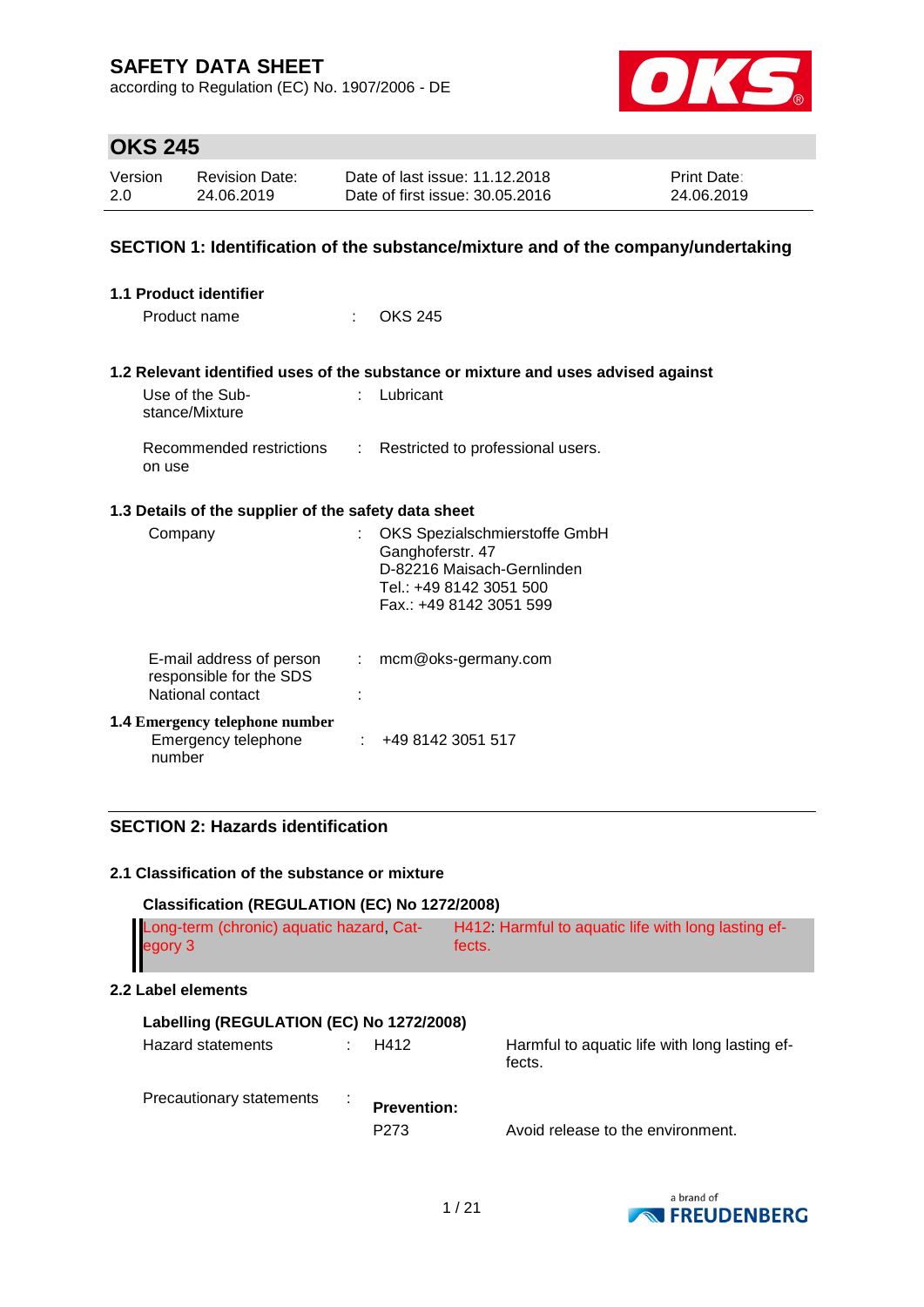according to Regulation (EC) No. 1907/2006 - DE



## **OKS 245**

| Version | <b>Revision Date:</b> | Date of last issue: 11.12.2018  | <b>Print Date:</b> |
|---------|-----------------------|---------------------------------|--------------------|
| 2.0     | 24.06.2019            | Date of first issue: 30.05.2016 | 24.06.2019         |

#### **2.3 Other hazards**

This substance/mixture contains no components considered to be either persistent, bioaccumulative and toxic (PBT), or very persistent and very bioaccumulative (vPvB) at levels of 0.1% or higher.

### **SECTION 3: Composition/information on ingredients**

#### **3.2 Mixtures**

Chemical nature : Mineral oil.

Thickening agent

#### **Hazardous components**

| Chemical name                                                                             | CAS-No.<br>EC-No.<br>Index-No.<br>Registration number                | Classification                                                                                                      | Concentration<br>limits<br>M-Factor<br><b>Notes</b> | Concentration<br>(% w/w) |
|-------------------------------------------------------------------------------------------|----------------------------------------------------------------------|---------------------------------------------------------------------------------------------------------------------|-----------------------------------------------------|--------------------------|
| Kaolin, calcined                                                                          | 92704-41-1<br>296-473-8                                              | Eye Irrit.2; H319<br><b>STOT SE3; H335</b>                                                                          |                                                     | $>= 1 - 10$              |
| copper flakes (coated<br>with aliphatic acid)                                             | 7440-50-8<br>029-019-01-X                                            | Acute Tox.4; H302<br>Acute Tox.3; H331<br>Eye Irrit.2; H319<br>Aquatic Acute1;<br>H400<br>Aquatic Chronic1;<br>H410 | M-Factor: 10/1                                      | $>= 1 - 2.5$             |
| Substances with a workplace exposure limit :                                              |                                                                      |                                                                                                                     |                                                     |                          |
| Distillates (petroleum),<br>hydrotreated heavy<br>paraffinic; Baseoil -<br>unspecified    | 64742-54-7<br>265-157-1<br>649-467-00-8<br>01-2119484627-25-<br>XXXX |                                                                                                                     | Note L                                              | $>= 30 - 50$             |
| Distillates (petroleum),<br>solvent-dewaxed<br>heavy paraffinic;<br>Baseoil - unspecified | 64742-65-0<br>265-169-7<br>649-474-00-6<br>01-2119471299-27-<br>XXXX |                                                                                                                     | Note L                                              | $>= 30 - 50$             |

For explanation of abbreviations see section 16.

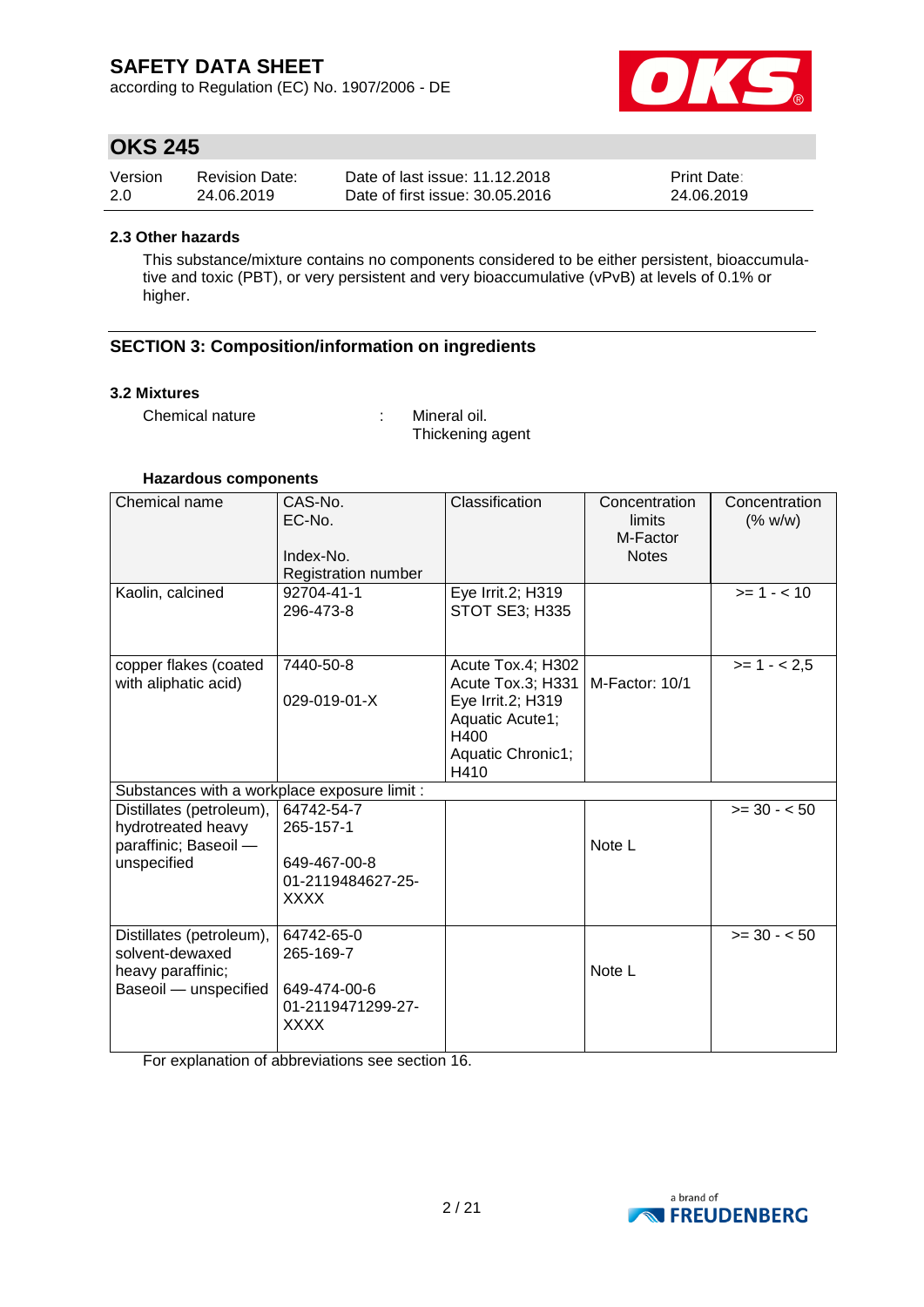according to Regulation (EC) No. 1907/2006 - DE



## **OKS 245**

| Version | <b>Revision Date:</b> | Date of last issue: 11.12.2018  | <b>Print Date:</b> |
|---------|-----------------------|---------------------------------|--------------------|
| 2.0     | 24.06.2019            | Date of first issue: 30.05.2016 | 24.06.2019         |

### **SECTION 4: First aid measures**

### **4.1 Description of first aid measures** If inhaled : Remove person to fresh air. If signs/symptoms continue, get medical attention. Keep patient warm and at rest. If unconscious, place in recovery position and seek medical advice. Keep respiratory tract clear. If breathing is irregular or stopped, administer artificial respiration. In case of skin contact : Remove contaminated clothing. If irritation develops, get medical attention. Wash off with soap and water. Wash clothing before reuse. Thoroughly clean shoes before reuse. In case of eye contact : Rinse immediately with plenty of water, also under the eyelids, for at least 10 minutes. If eye irritation persists, consult a specialist. If swallowed : Move the victim to fresh air. If unconscious, place in recovery position and seek medical advice. Keep respiratory tract clear. Do not induce vomiting without medical advice. Never give anything by mouth to an unconscious person. **4.2 Most important symptoms and effects, both acute and delayed** Symptoms : No information available. Risks : None known.

### **4.3 Indication of any immediate medical attention and special treatment needed**

Treatment : No information available.

### **SECTION 5: Firefighting measures**

| 5.1 Extinguishing media           |                                                                               |
|-----------------------------------|-------------------------------------------------------------------------------|
| Suitable extinguishing media      | Use water spray, alcohol-resistant foam, dry chemical or car-<br>bon dioxide. |
| Unsuitable extinguishing<br>media | : High volume water jet                                                       |

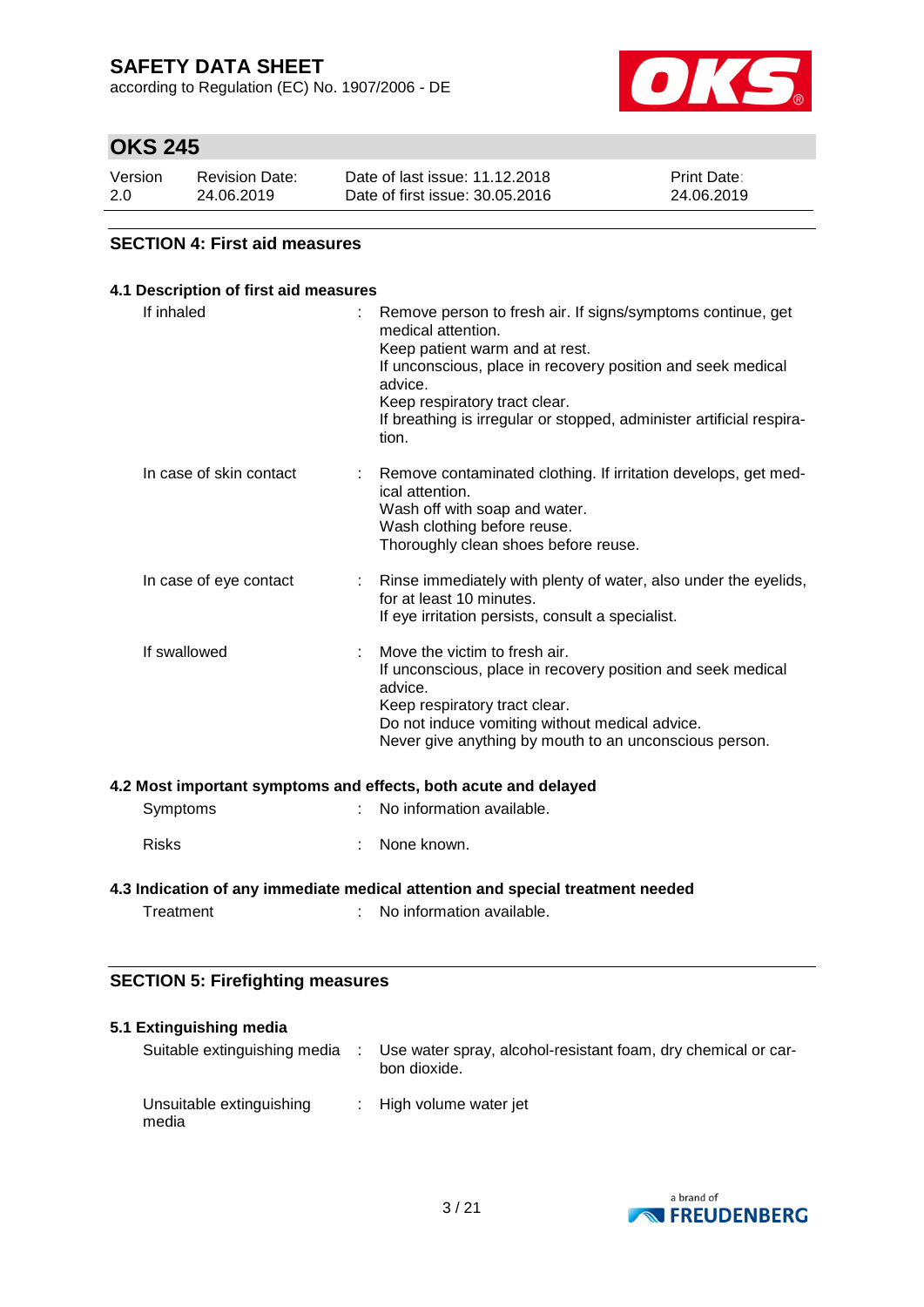according to Regulation (EC) No. 1907/2006 - DE



## **OKS 245**

| Version<br>2.0 | <b>Revision Date:</b><br>24.06.2019                | Date of last issue: 11.12.2018<br>Date of first issue: 30.05.2016                                                                                                       | <b>Print Date:</b><br>24.06.2019 |
|----------------|----------------------------------------------------|-------------------------------------------------------------------------------------------------------------------------------------------------------------------------|----------------------------------|
|                |                                                    | 5.2 Special hazards arising from the substance or mixture                                                                                                               |                                  |
| fighting       | Specific hazards during fire-                      | : Fire may cause evolution of:<br>Carbon oxides<br>Metal oxides<br>Nitrogen oxides (NOx)                                                                                |                                  |
|                | 5.3 Advice for firefighters                        |                                                                                                                                                                         |                                  |
|                | Special protective equipment :<br>for firefighters | In the event of fire, wear self-contained breathing apparatus.<br>Use personal protective equipment. Exposure to decomposi-<br>tion products may be a hazard to health. |                                  |
|                | Further information                                | Standard procedure for chemical fires.<br>Collect contaminated fire extinguishing water separately. This<br>must not be discharged into drains.                         |                                  |

### **SECTION 6: Accidental release measures**

### **6.1 Personal precautions, protective equipment and emergency procedures**

| Personal precautions | (dust). | Evacuate personnel to safe areas.<br>Do not breathe vapours, aerosols. | Use the indicated respiratory protection if the occupational<br>exposure limit is exceeded and/or in case of product release<br>Refer to protective measures listed in sections 7 and 8. |  |
|----------------------|---------|------------------------------------------------------------------------|------------------------------------------------------------------------------------------------------------------------------------------------------------------------------------------|--|
|                      |         |                                                                        |                                                                                                                                                                                          |  |

### **6.2 Environmental precautions**

| Environmental precautions |  | : Do not allow contact with soil, surface or ground water.<br>If the product contaminates rivers and lakes or drains inform<br>respective authorities. |
|---------------------------|--|--------------------------------------------------------------------------------------------------------------------------------------------------------|
|---------------------------|--|--------------------------------------------------------------------------------------------------------------------------------------------------------|

### **6.3 Methods and material for containment and cleaning up**

| Methods for cleaning up | Clean up promptly by sweeping or vacuum.          |
|-------------------------|---------------------------------------------------|
|                         | Keep in suitable, closed containers for disposal. |

#### **6.4 Reference to other sections**

For personal protection see section 8.

#### **SECTION 7: Handling and storage**

#### **7.1 Precautions for safe handling**

Advice on safe handling : Avoid contact with skin and eyes. For personal protection see section 8. Smoking, eating and drinking should be prohibited in the application area. Wash hands and face before breaks and immediately after

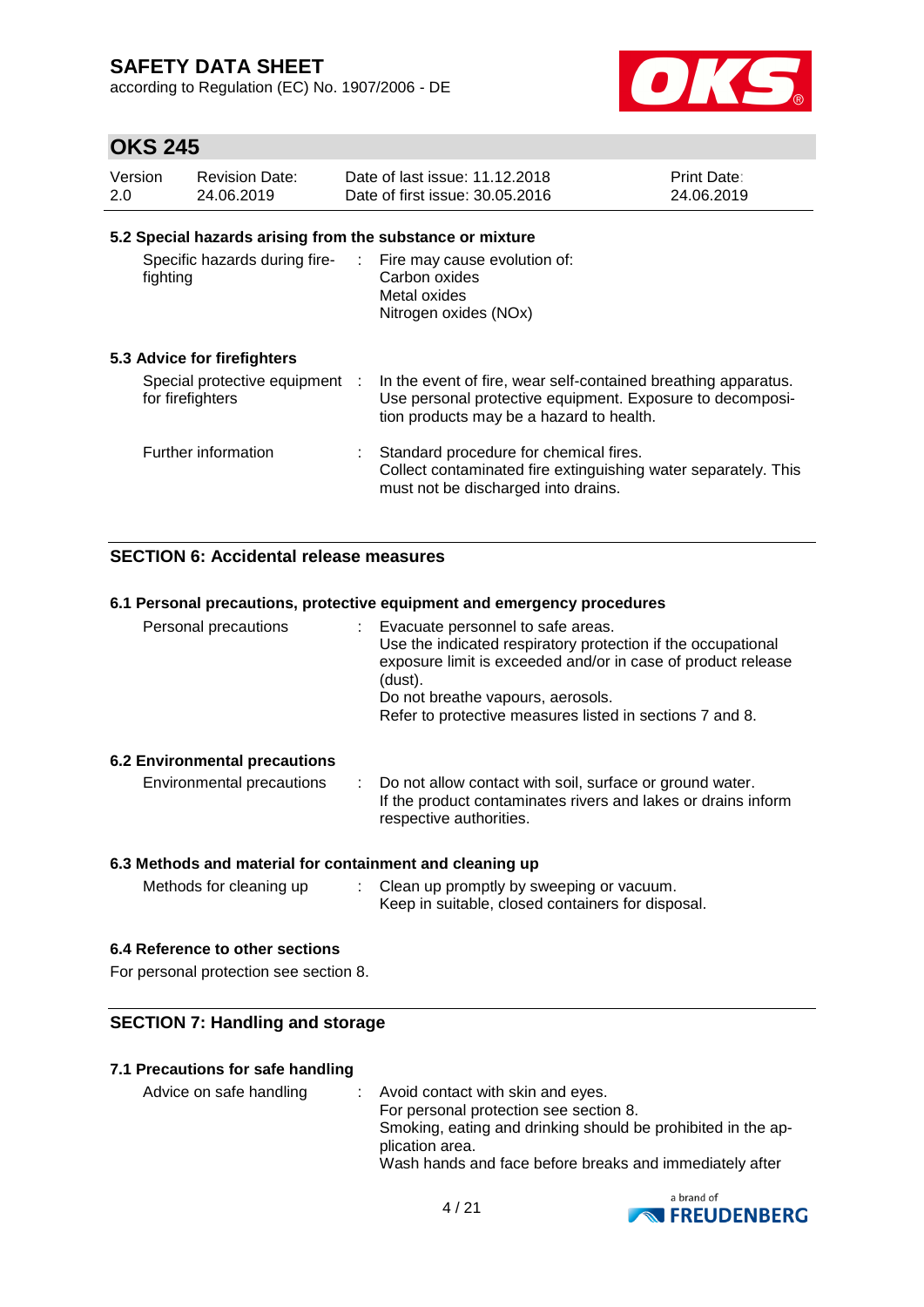according to Regulation (EC) No. 1907/2006 - DE



# **OKS 245**

| Version<br>2.0                                   | <b>Revision Date:</b><br>24.06.2019        |                           | Date of last issue: 11.12.2018<br>Date of first issue: 30.05.2016                                                                                                                                                                                                                                                              | Print Date:<br>24.06.2019 |
|--------------------------------------------------|--------------------------------------------|---------------------------|--------------------------------------------------------------------------------------------------------------------------------------------------------------------------------------------------------------------------------------------------------------------------------------------------------------------------------|---------------------------|
|                                                  |                                            |                           | handling the product.<br>Do not ingest.<br>Do not repack.<br>These safety instructions also apply to empty packaging which<br>may still contain product residues.<br>Keep container closed when not in use.                                                                                                                    |                           |
|                                                  | Hygiene measures                           |                           | Wash face, hands and any exposed skin thoroughly after<br>handling.                                                                                                                                                                                                                                                            |                           |
|                                                  |                                            |                           | 7.2 Conditions for safe storage, including any incompatibilities                                                                                                                                                                                                                                                               |                           |
| Requirements for storage<br>areas and containers |                                            | $\mathbb{Z}^{\mathbb{Z}}$ | Store in original container. Keep container closed when not in<br>use. Keep in a dry, cool and well-ventilated place. Containers<br>which are opened must be carefully resealed and kept upright<br>to prevent leakage. Store in accordance with the particular<br>national regulations. Keep in properly labelled containers. |                           |
|                                                  | Storage class (TRGS 510)                   |                           | 11, Combustible Solids                                                                                                                                                                                                                                                                                                         |                           |
|                                                  | 7.3 Specific end use(s)<br>Specific use(s) |                           | Specific instructions for handling, not required.                                                                                                                                                                                                                                                                              |                           |

### **SECTION 8: Exposure controls/personal protection**

#### **8.1 Control parameters**

### **Occupational Exposure Limits**

| Components                                                                                      | CAS-No.                                                                                                                                                                                                                                                              | Value type (Form<br>of exposure) | Control parameters | <b>Basis</b>                         |
|-------------------------------------------------------------------------------------------------|----------------------------------------------------------------------------------------------------------------------------------------------------------------------------------------------------------------------------------------------------------------------|----------------------------------|--------------------|--------------------------------------|
| Distillates (petrole-<br>um), hydrotreated<br>heavy paraffinic;<br>Baseoil - un-<br>specified   | 64742-54-7                                                                                                                                                                                                                                                           | AGW (Vapour<br>and aerosols)     | $5 \text{ mg/m}$ 3 | DE TRGS<br>900<br>$(2018-06-07)$     |
| Peak-limit: excur-<br>sion factor (catego-<br>ry)                                               | 4(11)                                                                                                                                                                                                                                                                |                                  |                    |                                      |
| Further information                                                                             | Senate commission for the review of compounds at the work place dangerous<br>for the health (MAK-commission)., Sum of vapor and aerosols., When there is<br>compliance with the OEL and biological tolerance values, there is no risk of<br>harming the unborn child |                                  |                    |                                      |
| Distillates (petrole-<br>um), solvent-<br>dewaxed heavy<br>paraffinic; Baseoil<br>- unspecified | 64742-65-0                                                                                                                                                                                                                                                           | AGW (Vapour<br>and aerosols)     | $5 \text{ mg/m}$ 3 | DE TRGS<br>900<br>$(2018 - 06 - 07)$ |
| Peak-limit: excur-<br>sion factor (catego-                                                      | 4(11)                                                                                                                                                                                                                                                                |                                  |                    |                                      |

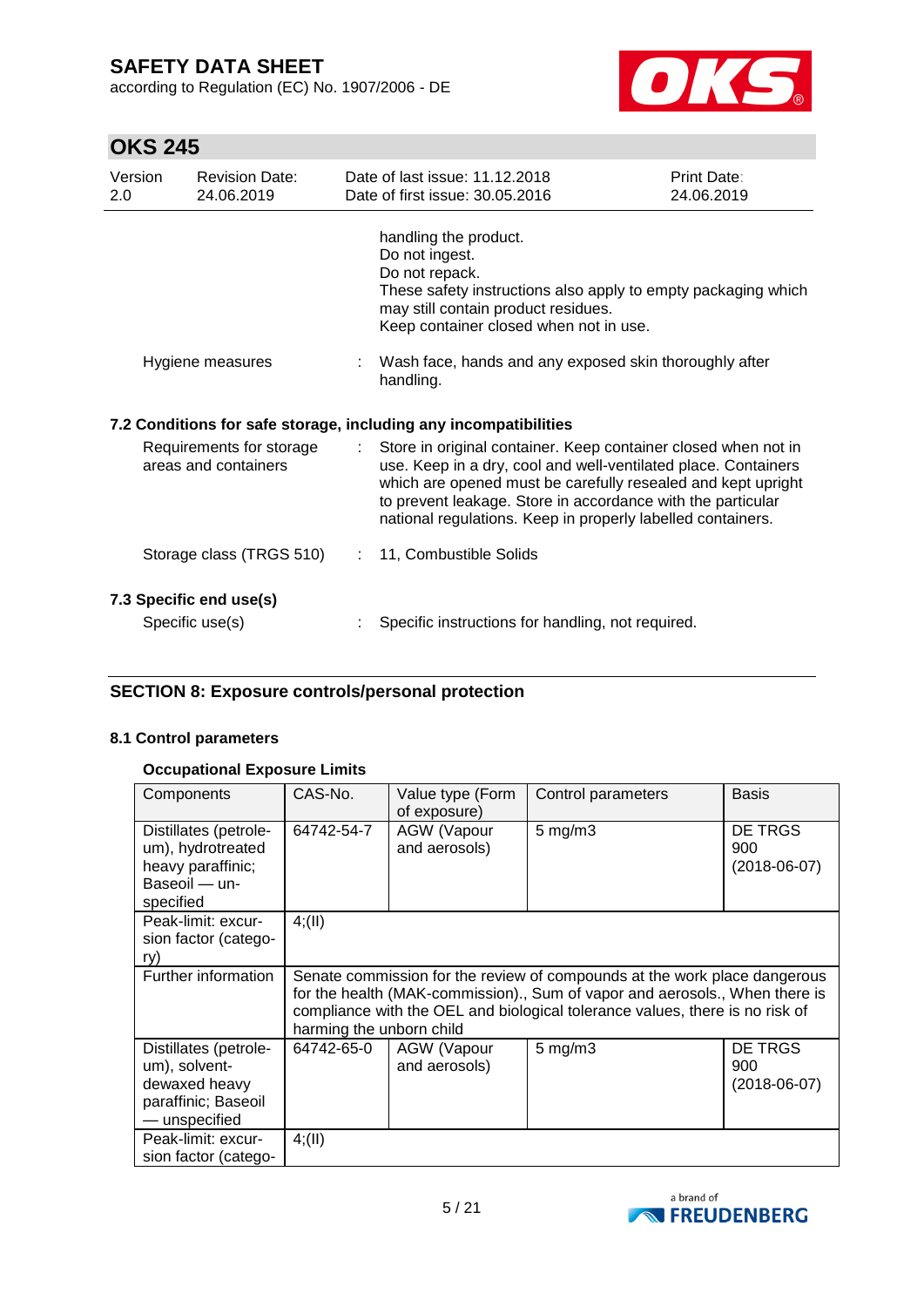according to Regulation (EC) No. 1907/2006 - DE



## **OKS 245**

| Version | <b>Revision Date:</b> | Date of last issue: 11.12.2018  | <b>Print Date:</b> |
|---------|-----------------------|---------------------------------|--------------------|
| 2.0     | 24.06.2019            | Date of first issue: 30.05.2016 | 24.06.2019         |

| rv)                 |                                                                                                                                                                                                                                                                      |
|---------------------|----------------------------------------------------------------------------------------------------------------------------------------------------------------------------------------------------------------------------------------------------------------------|
| Further information | Senate commission for the review of compounds at the work place dangerous<br>for the health (MAK-commission)., Sum of vapor and aerosols., When there is<br>compliance with the OEL and biological tolerance values, there is no risk of<br>harming the unborn child |

#### **Derived No Effect Level (DNEL) according to Regulation (EC) No. 1907/2006:**

| Substance name                                                                           | End Use | Exposure routes   | Potential health ef-         | Value          |
|------------------------------------------------------------------------------------------|---------|-------------------|------------------------------|----------------|
|                                                                                          |         |                   | fects                        |                |
| Distillates (petrole-<br>um), hydrotreated<br>heavy paraffinic;<br>Baseoil - unspecified | Workers | <b>Inhalation</b> | Long-term local ef-<br>fects | $5,6$ mg/m $3$ |

### **Predicted No Effect Concentration (PNEC) according to Regulation (EC) No. 1907/2006:**

| Substance name                                                                          | <b>Environmental Compartment</b> | Value                |
|-----------------------------------------------------------------------------------------|----------------------------------|----------------------|
| Distillates (petroleum), hy-<br>drotreated heavy paraffinic;<br>Baseoil - unspecified   | Oral                             | $9,33$ mg/kg         |
| Distillates (petroleum), solvent-<br>dewaxed heavy paraffinic;<br>Baseoil - unspecified | Oral                             | $9,33 \text{ mg/kg}$ |

#### **8.2 Exposure controls**

#### **Engineering measures**

none

#### **Personal protective equipment**

| Eye protection                                  | Tightly fitting safety goggles                                                                                                                                                                                                                                                                                                                                          |
|-------------------------------------------------|-------------------------------------------------------------------------------------------------------------------------------------------------------------------------------------------------------------------------------------------------------------------------------------------------------------------------------------------------------------------------|
| Hand protection<br>Material<br>Protective index | Nitrile rubber<br>Class 1                                                                                                                                                                                                                                                                                                                                               |
| <b>Remarks</b>                                  | For prolonged or repeated contact use protective gloves. The<br>selected protective gloves have to satisfy the specifications of<br>Regulation (EU) 2016/425 and the standard EN 374 derived<br>from it. The break through time depends amongst other<br>things on the material, the thickness and the type of glove<br>and therefore has to be measured for each case. |
| Respiratory protection                          | Use respiratory protection unless adequate local exhaust<br>ventilation is provided or exposure assessment demonstrates<br>that exposures are within recommended exposure guidelines.                                                                                                                                                                                   |
| Filter type                                     | Filter type A-P                                                                                                                                                                                                                                                                                                                                                         |
| Protective measures                             | The type of protective equipment must be selected according<br>to the concentration and amount of the dangerous substance                                                                                                                                                                                                                                               |

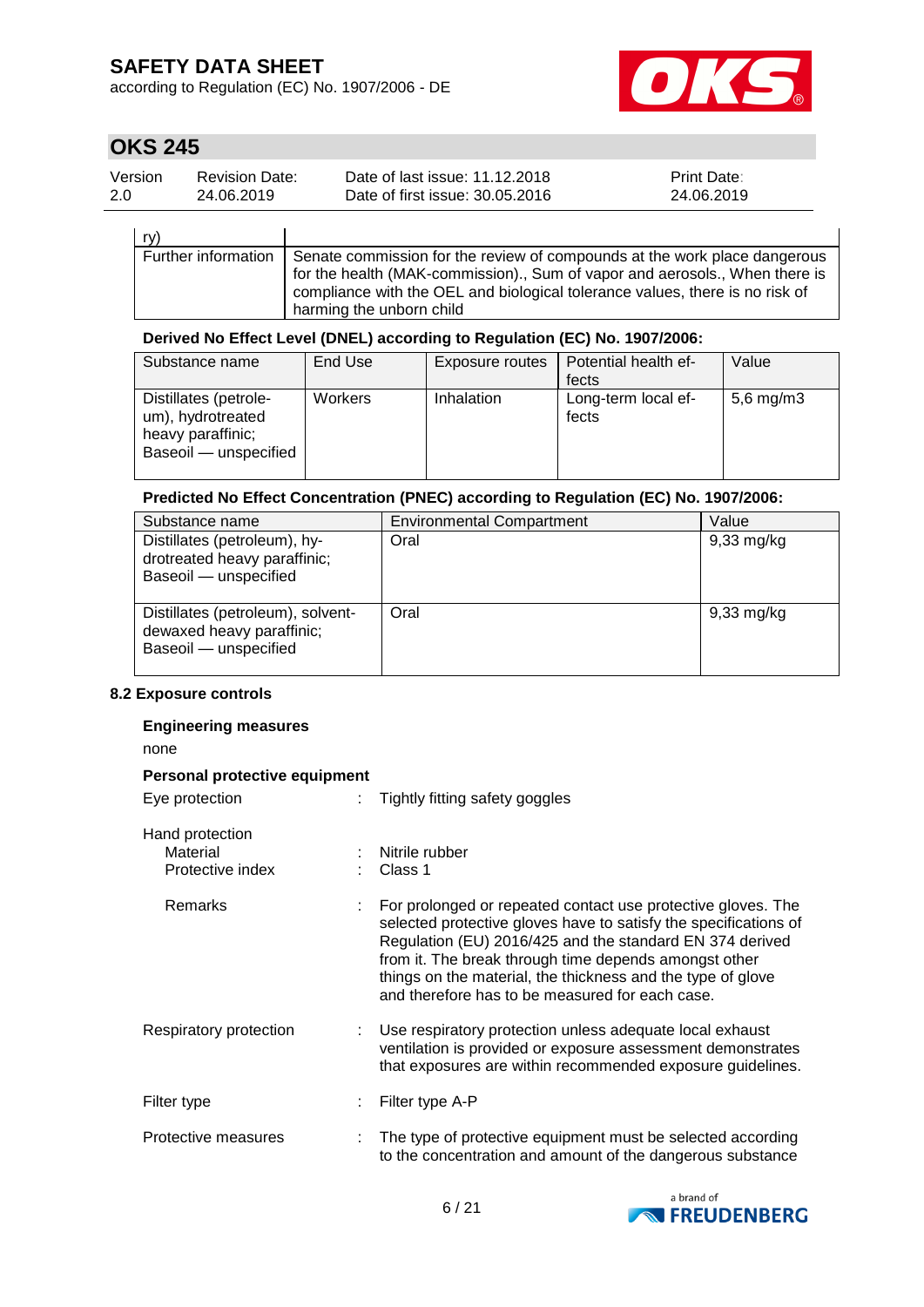according to Regulation (EC) No. 1907/2006 - DE



## **OKS 245**

| Version | <b>Revision Date:</b> | Date of last issue: 11.12.2018  | <b>Print Date:</b> |
|---------|-----------------------|---------------------------------|--------------------|
| -2.0    | 24.06.2019            | Date of first issue: 30.05.2016 | 24.06.2019         |

at the specific workplace. Choose body protection in relation to its type, to the concentration and amount of dangerous substances, and to the specific work-place.

### **SECTION 9: Physical and chemical properties**

#### **9.1 Information on basic physical and chemical properties**

| Appearance                          |    | paste                     |
|-------------------------------------|----|---------------------------|
| Colour                              |    | red brown                 |
| Odour                               |    | characteristic            |
| <b>Odour Threshold</b>              |    | No data available         |
|                                     |    |                           |
| рH                                  |    | Not applicable            |
| Melting point/range                 |    | No data available         |
|                                     | t  | Not applicable            |
| Flash point                         | ÷  | Not applicable            |
| Evaporation rate                    |    | No data available         |
| Flammability (solid, gas)           |    | <b>Combustible Solids</b> |
| Upper explosion limit               |    | No data available         |
| Lower explosion limit               |    | No data available         |
| Vapour pressure                     | ÷  | < 0,001 hPa (20 °C)       |
| Relative vapour density             | ÷  | No data available         |
| Density                             |    | 0,93 g/cm3<br>(20 °C)     |
| <b>Bulk density</b>                 |    | No data available         |
| Solubility(ies)<br>Water solubility | t. | insoluble                 |
| Solubility in other solvents        |    | : No data available       |
| Partition coefficient: n-           |    | No data available         |

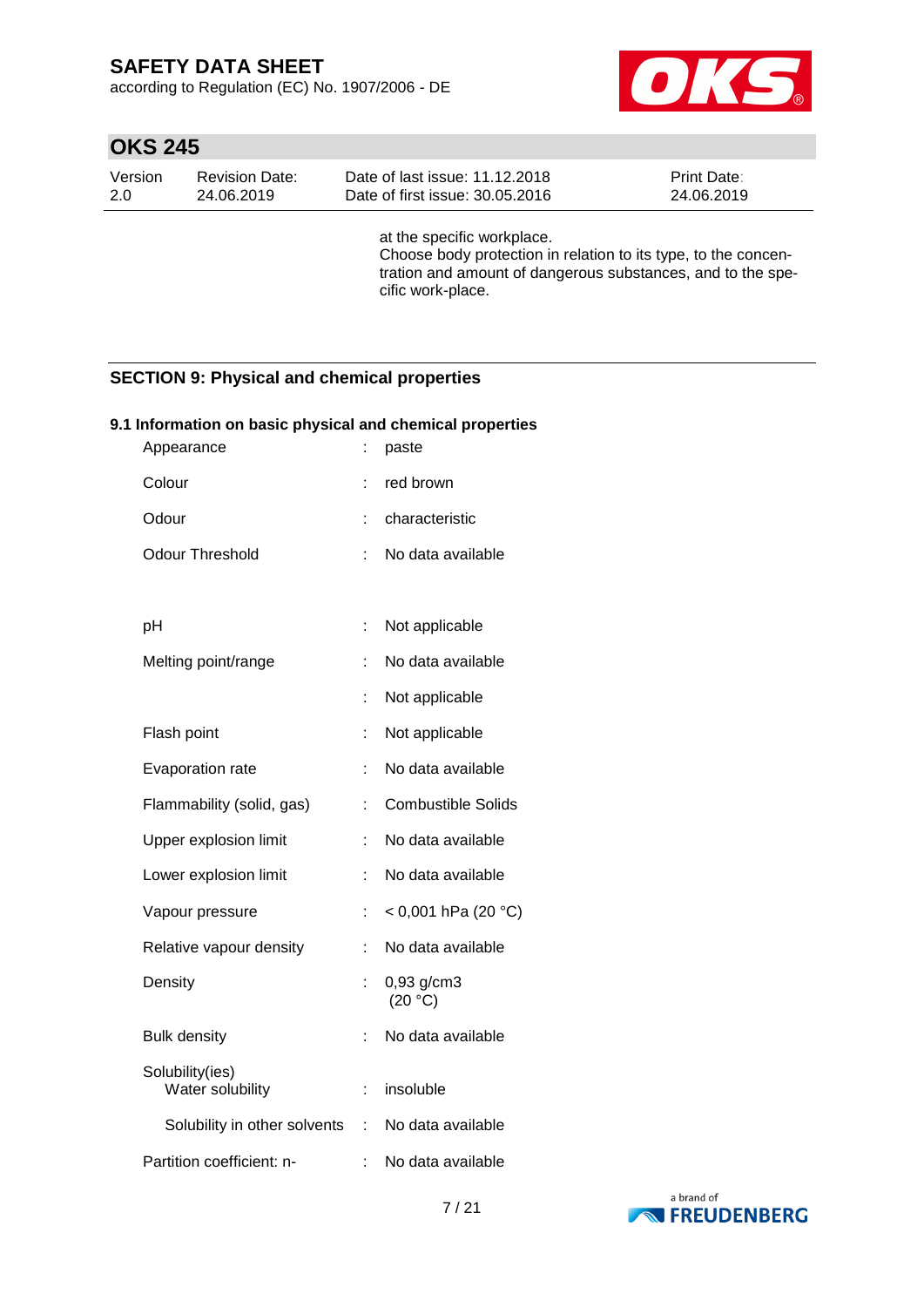according to Regulation (EC) No. 1907/2006 - DE



### **OKS 245**

| Version<br>2.0 | <b>Revision Date:</b><br>24.06.2019 |   | Date of last issue: 11.12.2018<br>Date of first issue: 30.05.2016 | Print Date:<br>24.06.2019 |
|----------------|-------------------------------------|---|-------------------------------------------------------------------|---------------------------|
|                | octanol/water                       |   |                                                                   |                           |
|                | Auto-ignition temperature           | ÷ | No data available                                                 |                           |
|                | Decomposition temperature           | ÷ | No data available                                                 |                           |
|                | Viscosity<br>Viscosity, dynamic     | ÷ | No data available                                                 |                           |
|                | Viscosity, kinematic                |   | Not applicable                                                    |                           |
|                | <b>Explosive properties</b>         |   | Not explosive                                                     |                           |
|                | Oxidizing properties                |   | No data available                                                 |                           |
|                | 9.2 Other information               |   |                                                                   |                           |
|                | Sublimation point                   | ÷ | No data available                                                 |                           |
|                | Metal corrosion rate                |   | Not corrosive to metals                                           |                           |
|                | Self-ignition                       |   | not auto-flammable                                                |                           |

### **SECTION 10: Stability and reactivity**

#### **10.1 Reactivity**

No hazards to be specially mentioned.

### **10.2 Chemical stability**

Stable under normal conditions.

#### **10.3 Possibility of hazardous reactions**

Hazardous reactions : No dangerous reaction known under conditions of normal use.

### **10.4 Conditions to avoid**

Conditions to avoid : No conditions to be specially mentioned.

#### **10.5 Incompatible materials**

Materials to avoid : No materials to be especially mentioned.

### **10.6 Hazardous decomposition products**

No decomposition if stored and applied as directed.

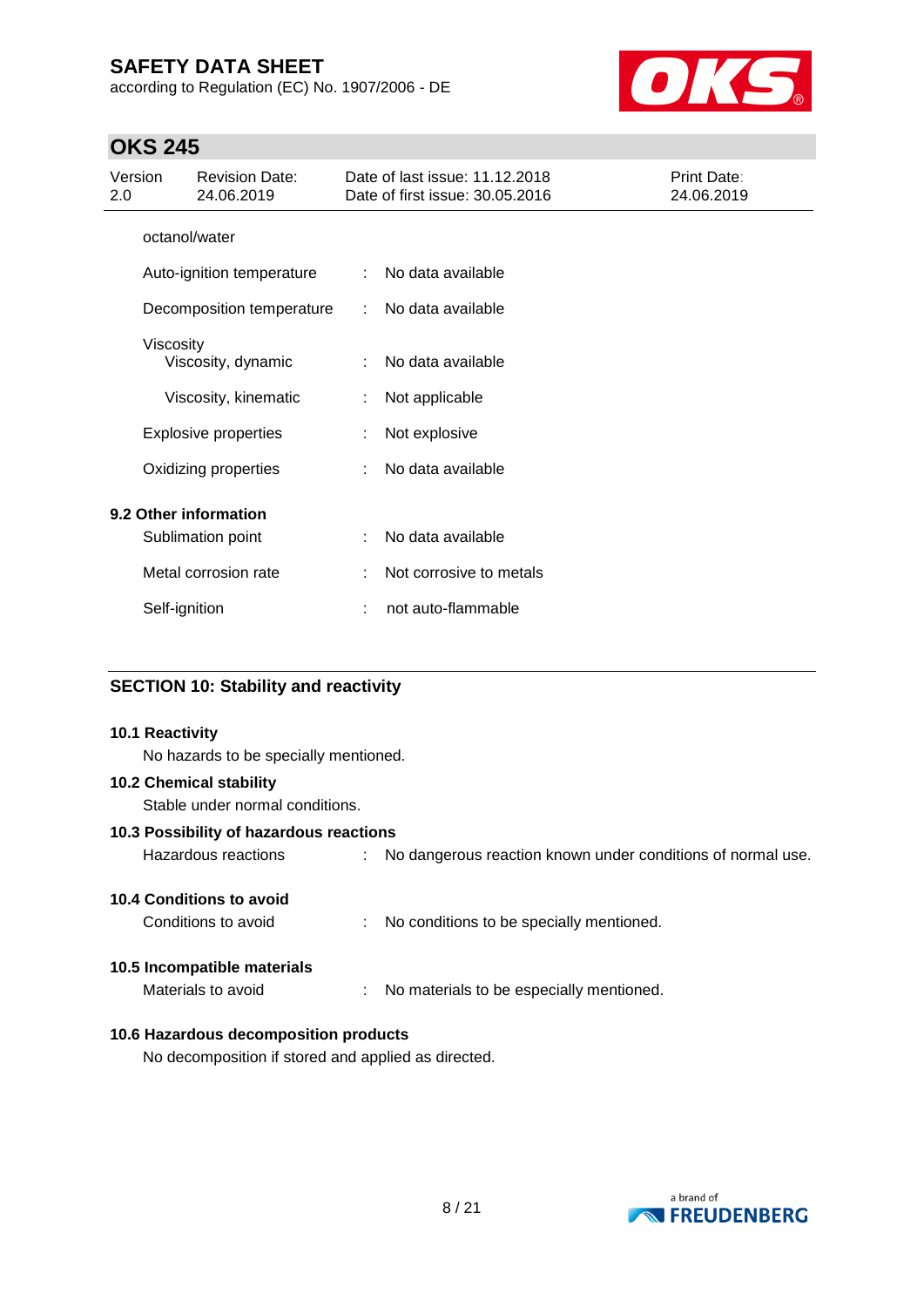according to Regulation (EC) No. 1907/2006 - DE



## **OKS 245**

| Version | <b>Revision Date:</b> | Date of last issue: 11.12.2018  | <b>Print Date:</b> |
|---------|-----------------------|---------------------------------|--------------------|
| 2.0     | 24.06.2019            | Date of first issue: 30.05.2016 | 24.06.2019         |

### **SECTION 11: Toxicological information**

### **11.1 Information on toxicological effects**

**Acute toxicity**

**Product:**

| Acute oral toxicity                             |    | : Acute toxicity estimate: $> 2.000$ mg/kg<br>Method: Calculation method                                                                                            |
|-------------------------------------------------|----|---------------------------------------------------------------------------------------------------------------------------------------------------------------------|
| Acute inhalation toxicity                       | ÷. | Acute toxicity estimate: > 5 mg/l<br>Exposure time: 4 h<br>Test atmosphere: dust/mist<br>Method: Calculation method                                                 |
| Acute dermal toxicity                           |    | : Remarks: This information is not available.                                                                                                                       |
| Components:                                     |    |                                                                                                                                                                     |
| Kaolin, calcined:                               |    |                                                                                                                                                                     |
| Acute inhalation toxicity                       |    | Assessment: The substance or mixture is classified as specific<br>target organ toxicant, single exposure, category 3 with respira-<br>tory tract irritation.        |
| copper flakes (coated with aliphatic acid):     |    |                                                                                                                                                                     |
| Acute oral toxicity                             |    | Acute toxicity estimate: 500,0 mg/kg<br>Method: Converted acute toxicity point estimate                                                                             |
|                                                 |    | LD50 (Rat, male and female): 300 - 500 mg/kg<br>Method: OECD Test Guideline 423<br>Assessment: The component/mixture is moderately toxic after<br>single ingestion. |
| Acute inhalation toxicity                       |    | : LC50 (Rat, male): 0,7 mg/l<br>Exposure time: 4 h<br>Test atmosphere: dust/mist<br>Method: OECD Test Guideline 403                                                 |
| Acute dermal toxicity                           |    | : LD50 (Rat, male and female): $> 2.000$ mg/kg<br>Assessment: The substance or mixture has no acute dermal<br>toxicity                                              |
|                                                 |    | Distillates (petroleum), hydrotreated heavy paraffinic; Baseoil - unspecified:                                                                                      |
| Acute oral toxicity : LD50 (Rat): > 5.000 mg/kg |    | Method: OECD Test Guideline 401<br>GLP: yes                                                                                                                         |
| Acute inhalation toxicity                       |    | $LC50$ (Rat): $> 5,53$ mg/l<br>Exposure time: 4 h<br>Test atmosphere: dust/mist                                                                                     |

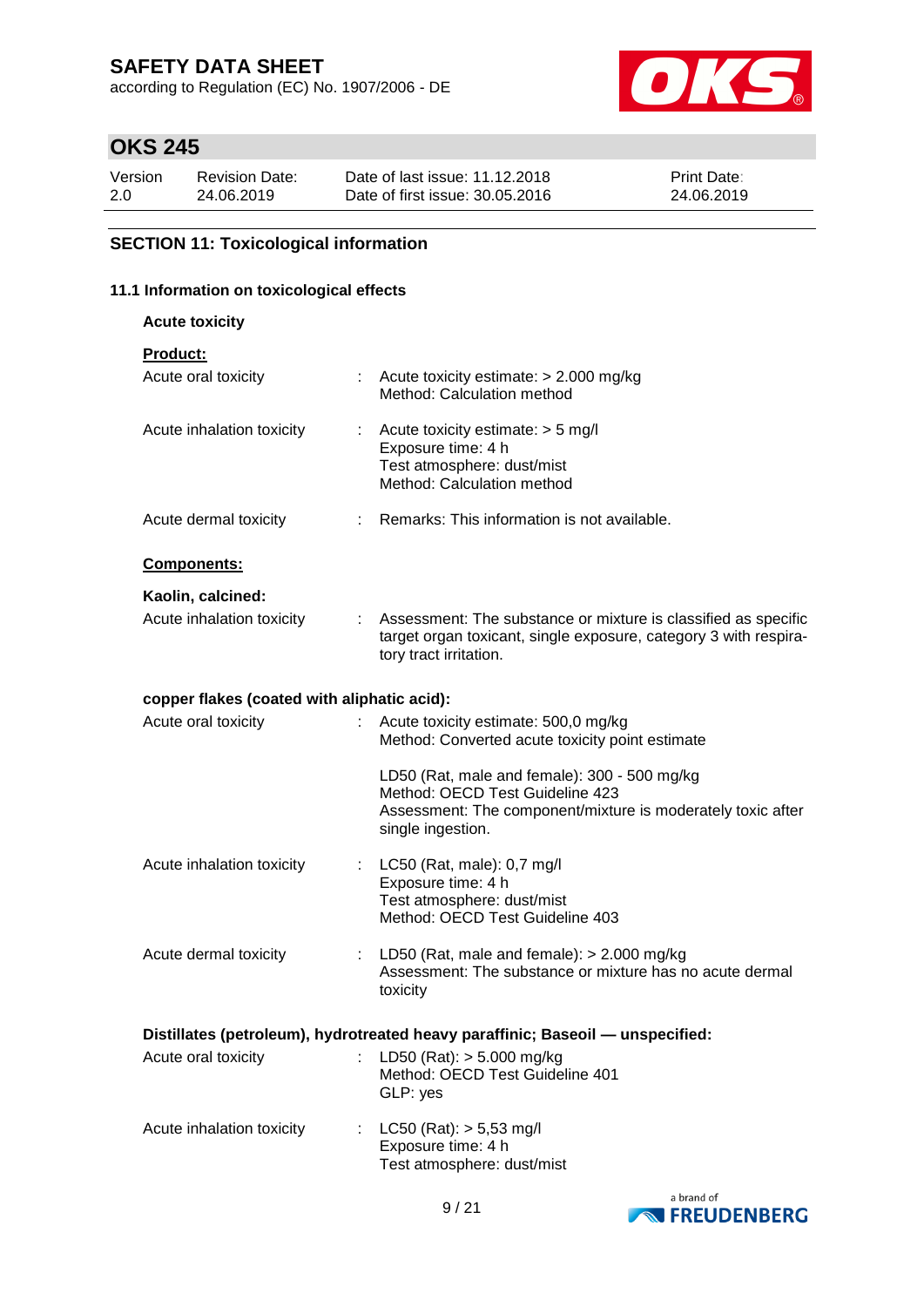according to Regulation (EC) No. 1907/2006 - DE



# **OKS 245**

| UNU LTJ         |                                                                                                                    |   |                                                                                                               |                           |
|-----------------|--------------------------------------------------------------------------------------------------------------------|---|---------------------------------------------------------------------------------------------------------------|---------------------------|
| Version<br>2.0  | <b>Revision Date:</b><br>24.06.2019                                                                                |   | Date of last issue: 11.12.2018<br>Date of first issue: 30.05.2016                                             | Print Date:<br>24.06.2019 |
|                 |                                                                                                                    |   | Method: OECD Test Guideline 403<br>Assessment: The substance or mixture has no acute inhala-<br>tion toxicity |                           |
|                 | Acute dermal toxicity                                                                                              |   | : LD50 (Rabbit): $> 5.000$ mg/kg<br>Method: OECD Test Guideline 402                                           |                           |
|                 |                                                                                                                    |   | Distillates (petroleum), solvent-dewaxed heavy paraffinic; Baseoil - unspecified:                             |                           |
|                 | Acute oral toxicity                                                                                                | ÷ | LD50 (Rat): $> 5.000$ mg/kg<br>Method: OECD Test Guideline 401                                                |                           |
|                 | Acute dermal toxicity                                                                                              |   | : LD50 (Rabbit): $> 5.000$ mg/kg<br>Method: OECD Test Guideline 402                                           |                           |
|                 | <b>Skin corrosion/irritation</b>                                                                                   |   |                                                                                                               |                           |
| <b>Product:</b> |                                                                                                                    |   |                                                                                                               |                           |
|                 | Remarks: This information is not available.                                                                        |   |                                                                                                               |                           |
|                 | Components:                                                                                                        |   |                                                                                                               |                           |
|                 | Kaolin, calcined:                                                                                                  |   |                                                                                                               |                           |
|                 |                                                                                                                    |   | Result: Repeated exposure may cause skin dryness or cracking.                                                 |                           |
| GLP: yes        | Species: Rabbit<br>Assessment: No skin irritation<br>Method: OECD Test Guideline 404<br>Result: No skin irritation |   | Distillates (petroleum), hydrotreated heavy paraffinic; Baseoil — unspecified:                                |                           |

#### **Distillates (petroleum), solvent-dewaxed heavy paraffinic; Baseoil — unspecified:**

Species: Rabbit Assessment: No skin irritation Method: OECD Test Guideline 404 Result: No skin irritation GLP: yes

### **Serious eye damage/eye irritation**

#### **Product:**

Remarks: This information is not available.

### **Components:**

### **Kaolin, calcined:**

Result: Irritating to eyes.

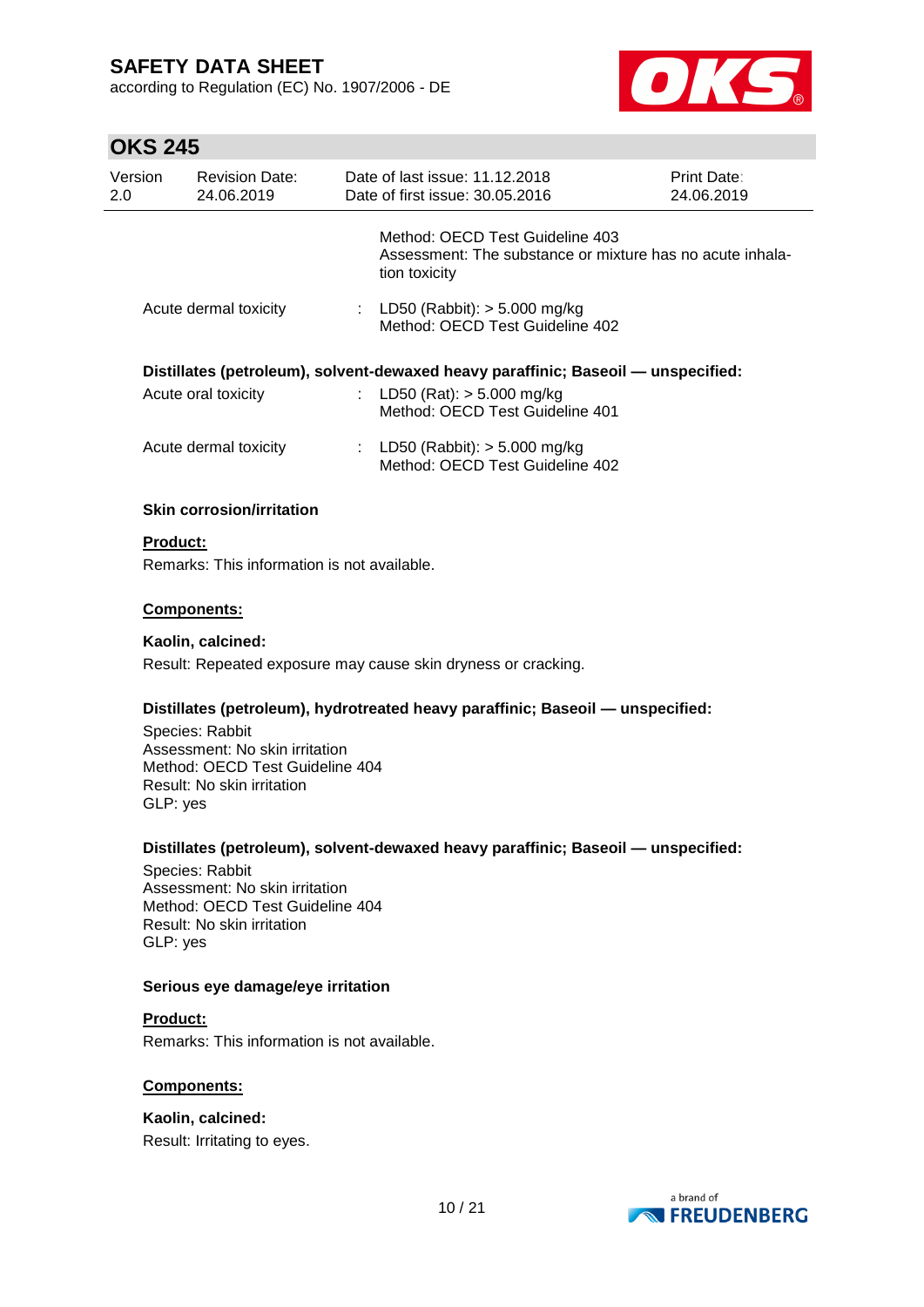according to Regulation (EC) No. 1907/2006 - DE



## **OKS 245**

| Version | <b>Revision Date:</b> | Date of last issue: 11.12.2018  | <b>Print Date:</b> |
|---------|-----------------------|---------------------------------|--------------------|
| 2.0     | 24.06.2019            | Date of first issue: 30.05.2016 | 24.06.2019         |

#### **copper flakes (coated with aliphatic acid):**

Result: Eye irritation

### **Distillates (petroleum), hydrotreated heavy paraffinic; Baseoil — unspecified:**

Species: Rabbit Assessment: No eye irritation Method: OECD Test Guideline 405 Result: No eye irritation GLP: yes

### **Distillates (petroleum), solvent-dewaxed heavy paraffinic; Baseoil — unspecified:**

Species: Rabbit Assessment: No eye irritation Method: OECD Test Guideline 405 Result: No eye irritation GLP: yes

#### **Respiratory or skin sensitisation**

#### **Product:**

Remarks: This information is not available.

#### **Components:**

#### **Distillates (petroleum), hydrotreated heavy paraffinic; Baseoil — unspecified:**

Species: Guinea pig Assessment: Does not cause skin sensitisation. Method: OECD Test Guideline 406 Result: Does not cause skin sensitisation. GLP: yes

#### **Distillates (petroleum), solvent-dewaxed heavy paraffinic; Baseoil — unspecified:**

Species: Guinea pig Assessment: Does not cause skin sensitisation. Method: OECD Test Guideline 406 Result: Does not cause skin sensitisation. GLP: yes

#### **Germ cell mutagenicity**

| <b>Product:</b>       |                            |
|-----------------------|----------------------------|
| Genotoxicity in vitro | Remarks: No data available |
| Genotoxicity in vivo  | Remarks: No data available |

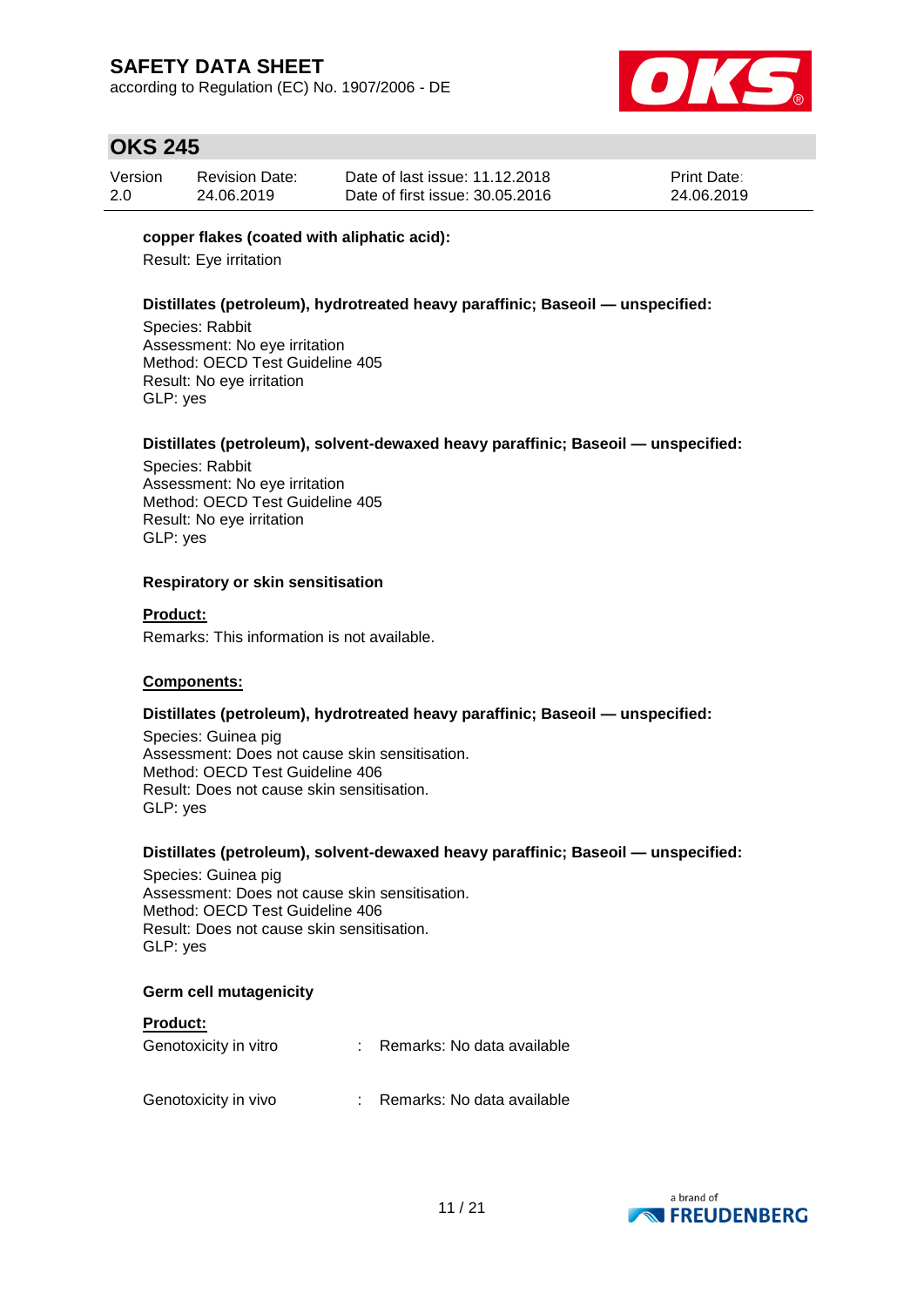according to Regulation (EC) No. 1907/2006 - DE



## **OKS 245**

| Version | <b>Revision Date:</b> | Date of last issue: 11.12.2018  | <b>Print Date:</b> |
|---------|-----------------------|---------------------------------|--------------------|
| 2.0     | 24.06.2019            | Date of first issue: 30.05.2016 | 24.06.2019         |

#### **Components:**

#### **Distillates (petroleum), solvent-dewaxed heavy paraffinic; Baseoil — unspecified:**

| Genotoxicity in vitro | Species: Salmonella typhimurium<br>Metabolic activation: with and without metabolic activation<br>Method: OECD Test Guideline 471<br>Result: negative |
|-----------------------|-------------------------------------------------------------------------------------------------------------------------------------------------------|
| Genotoxicity in vivo  | Species: Mouse<br>Application Route: Oral<br>Method: OECD Test Guideline 474<br>Result: negative                                                      |

#### **Carcinogenicity**

#### **Product:**

Remarks: No data available

#### **Components:**

#### **Distillates (petroleum), hydrotreated heavy paraffinic; Baseoil — unspecified:**

| Carcinogenicity - Assess- | Not classifiable as a human carcinogen. |
|---------------------------|-----------------------------------------|
| ment                      |                                         |

#### **Distillates (petroleum), solvent-dewaxed heavy paraffinic; Baseoil — unspecified:**

Species: Mouse Application Route: Dermal Method: OECD Test Guideline 451 Result: negative

#### **Reproductive toxicity**

| Product:                           |                              |
|------------------------------------|------------------------------|
| Effects on fertility               | : Remarks: No data available |
| Effects on foetal develop-<br>ment | : Remarks: No data available |

#### **Components:**

#### **Distillates (petroleum), hydrotreated heavy paraffinic; Baseoil — unspecified:**

| Reproductive toxicity - As- | No toxicity to reproduction |
|-----------------------------|-----------------------------|
| sessment                    |                             |

#### **Distillates (petroleum), solvent-dewaxed heavy paraffinic; Baseoil — unspecified:**

| Effects on foetal develop- |  | : Species: Rat                                         |
|----------------------------|--|--------------------------------------------------------|
| ment                       |  | Application Route: Dermal                              |
|                            |  | General Toxicity Maternal: NOAEL: 30 mg/kg body weight |
|                            |  | Developmental Toxicity: NOAEL: 30 mg/kg body weight    |

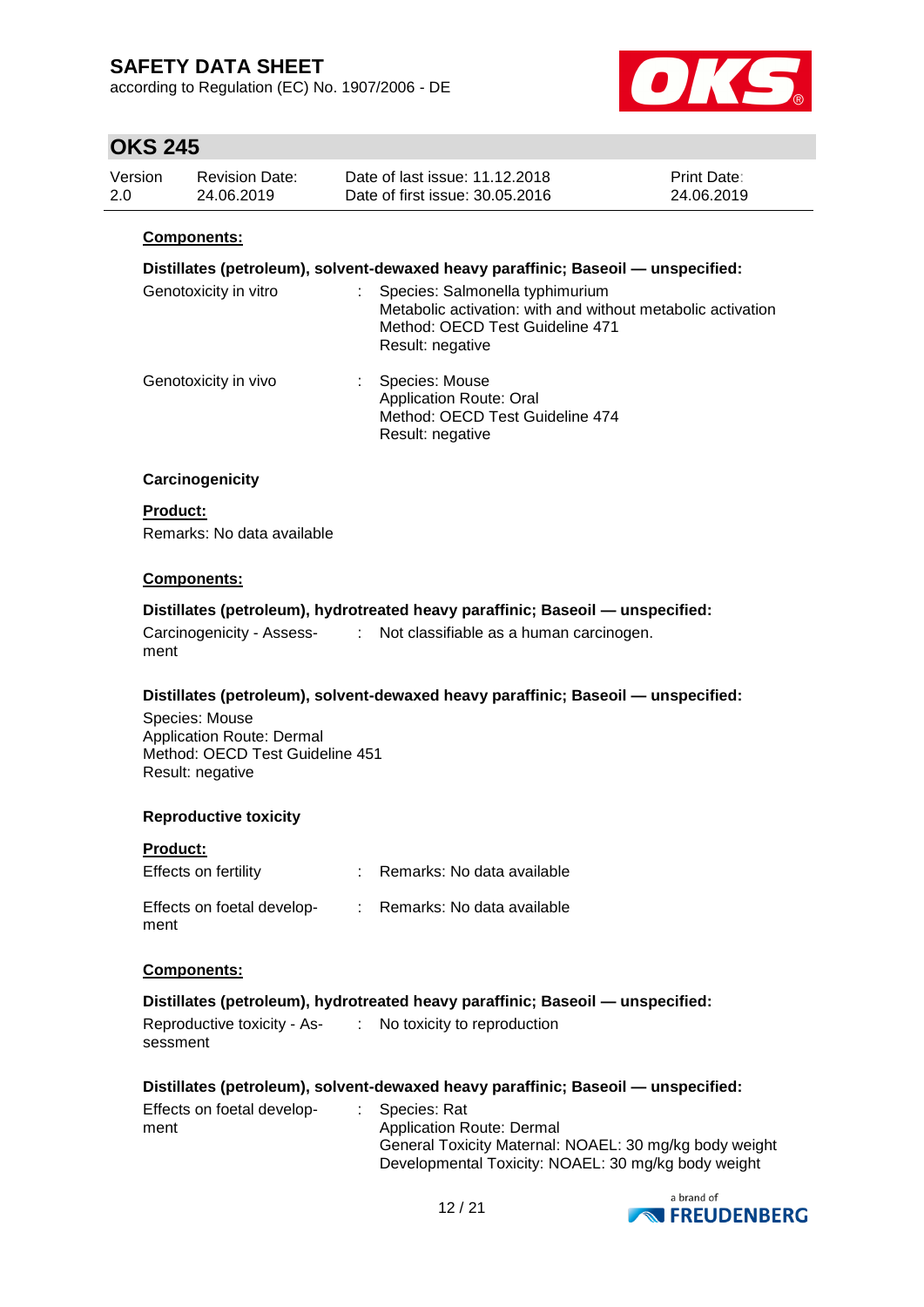according to Regulation (EC) No. 1907/2006 - DE



## **OKS 245**

| Version | <b>Revision Date:</b> | Date of last issue: 11.12.2018  | <b>Print Date:</b> |
|---------|-----------------------|---------------------------------|--------------------|
| 2.0     | 24.06.2019            | Date of first issue: 30.05.2016 | 24.06.2019         |

#### Method: OECD Test Guideline 414

#### **STOT - single exposure**

#### **Components:**

#### **Kaolin, calcined:**

Exposure routes: Inhalation Assessment: The substance or mixture is classified as specific target organ toxicant, single exposure, category 3 with respiratory tract irritation.

#### **Repeated dose toxicity**

#### **Product:**

Remarks: This information is not available.

#### **Aspiration toxicity**

**Product:** This information is not available.

#### **Components:**

#### **Distillates (petroleum), hydrotreated heavy paraffinic; Baseoil — unspecified:**

No aspiration toxicity classification

**Distillates (petroleum), solvent-dewaxed heavy paraffinic; Baseoil — unspecified:** No aspiration toxicity classification

#### **Further information**

#### **Product:**

Remarks: Information given is based on data on the components and the toxicology of similar products.

### **SECTION 12: Ecological information**

#### **12.1 Toxicity**

| <b>Product:</b>                                                                     |  |                                                                                                           |  |  |  |  |
|-------------------------------------------------------------------------------------|--|-----------------------------------------------------------------------------------------------------------|--|--|--|--|
| Toxicity to fish                                                                    |  | Remarks: Harmful to aquatic organisms, may cause long-term<br>adverse effects in the aquatic environment. |  |  |  |  |
| Toxicity to daphnia and other : Remarks: No data available<br>aquatic invertebrates |  |                                                                                                           |  |  |  |  |

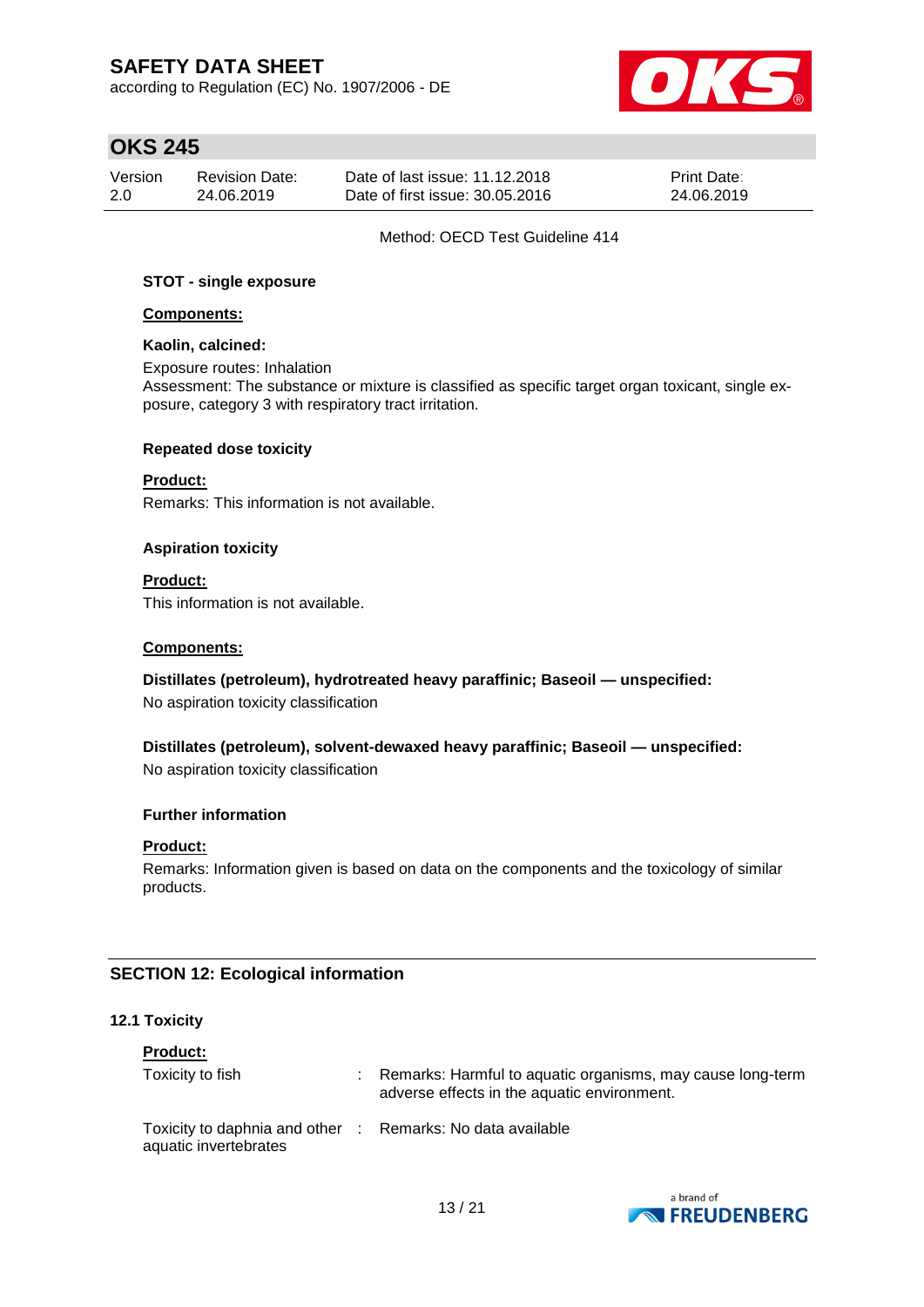according to Regulation (EC) No. 1907/2006 - DE



## **OKS 245**

| Version<br>2.0 |                  | <b>Revision Date:</b><br>24.06.2019                              |    | Date of last issue: 11.12.2018<br>Date of first issue: 30.05.2016                                                                                         | Print Date:<br>24.06.2019 |
|----------------|------------------|------------------------------------------------------------------|----|-----------------------------------------------------------------------------------------------------------------------------------------------------------|---------------------------|
|                |                  | Toxicity to algae                                                | t. | Remarks: No data available                                                                                                                                |                           |
|                |                  | Toxicity to microorganisms                                       |    | Remarks: No data available                                                                                                                                |                           |
|                |                  | <b>Components:</b>                                               |    |                                                                                                                                                           |                           |
|                |                  | copper flakes (coated with aliphatic acid):                      |    |                                                                                                                                                           |                           |
|                |                  | M-Factor (Short-term (acute) :<br>aquatic hazard)                |    | 10                                                                                                                                                        |                           |
|                |                  | M-Factor (Long-term (chron- : 1<br>ic) aquatic hazard)           |    |                                                                                                                                                           |                           |
|                |                  | <b>Ecotoxicology Assessment</b>                                  |    |                                                                                                                                                           |                           |
|                | hazard           | Short-term (acute) aquatic                                       |    | : Very toxic to aquatic life.                                                                                                                             |                           |
|                | hazard           |                                                                  |    | Long-term (chronic) aquatic : Very toxic to aquatic life with long lasting effects.                                                                       |                           |
|                |                  |                                                                  |    | Distillates (petroleum), hydrotreated heavy paraffinic; Baseoil - unspecified:                                                                            |                           |
|                | Toxicity to fish |                                                                  |    | LC50 (Pimephales promelas (fathead minnow)): > 100 mg/l<br>Exposure time: 96 h<br>Test Type: static test<br>Method: OECD Test Guideline 203<br>GLP: yes   |                           |
|                |                  | Toxicity to daphnia and other :<br>aquatic invertebrates         |    | EC50 (Daphnia magna (Water flea)): > 10.000 mg/l<br>Exposure time: 48 h<br>Test Type: Immobilization<br>Method: OECD Test Guideline 202<br>GLP: yes       |                           |
|                | ic toxicity)     | Toxicity to daphnia and other :<br>aquatic invertebrates (Chron- |    | NOEC: 10 mg/l<br>Exposure time: 21 d<br>Species: Daphnia magna (Water flea)<br>Test Type: semi-static test<br>Method: OECD Test Guideline 211<br>GLP: yes |                           |
|                |                  |                                                                  |    | Distillates (petroleum), solvent-dewaxed heavy paraffinic; Baseoil - unspecified:                                                                         |                           |
|                | Toxicity to fish |                                                                  |    | LC50 (Pimephales promelas (fathead minnow)): > 100 mg/l<br>Exposure time: 96 h<br>Test Type: static test<br>Method: OECD Test Guideline 203<br>GLP: yes   |                           |
|                |                  | Toxicity to daphnia and other :<br>aquatic invertebrates         |    | EC50 (Daphnia magna (Water flea)): > 10.000 mg/l<br>Exposure time: 48 h                                                                                   |                           |

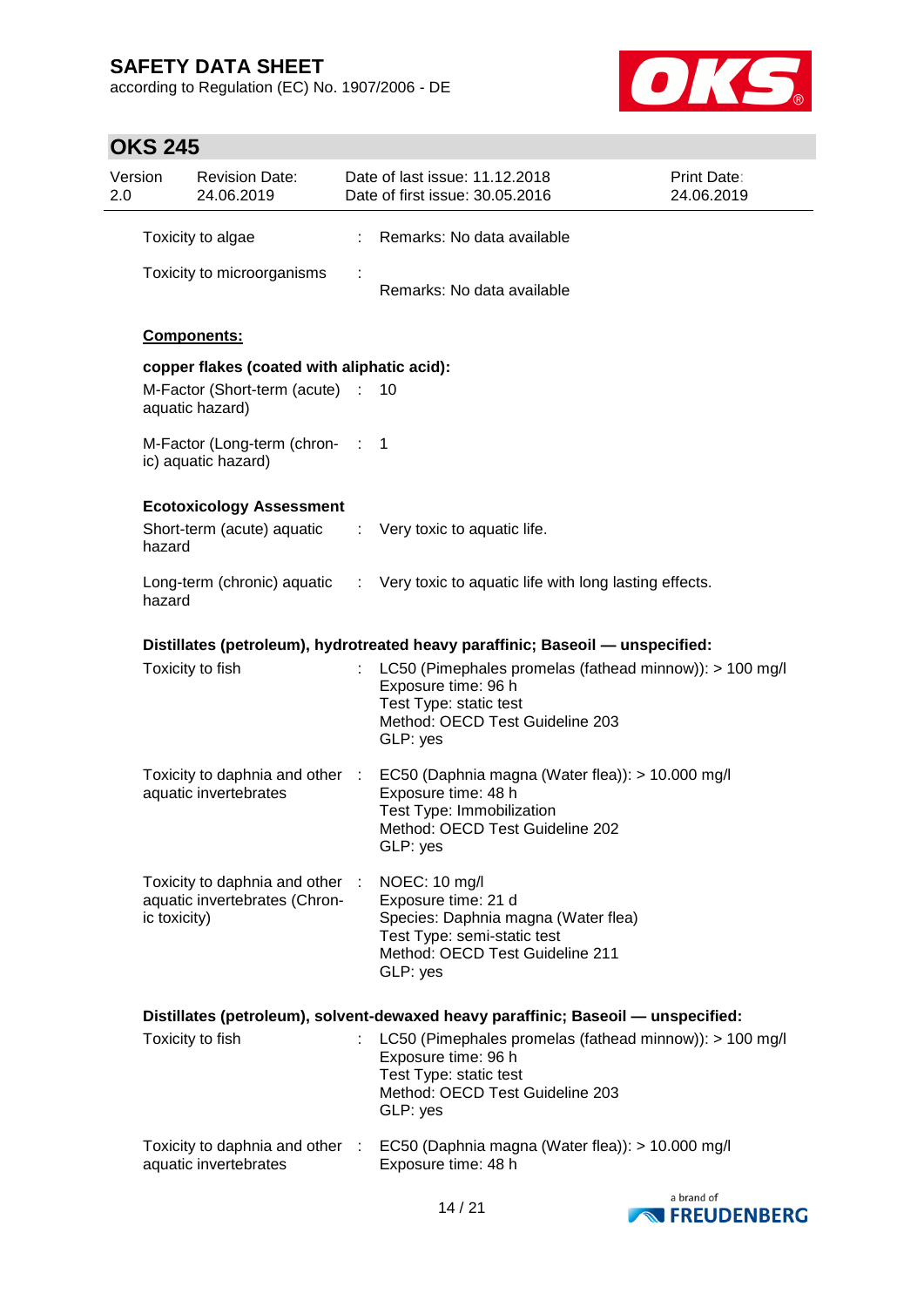according to Regulation (EC) No. 1907/2006 - DE



# **OKS 245**

| Version<br>2.0 |                                | <b>Revision Date:</b><br>24.06.2019                              |   | Date of last issue: 11.12.2018<br>Date of first issue: 30.05.2016                                                                                                                    | Print Date:<br>24.06.2019 |
|----------------|--------------------------------|------------------------------------------------------------------|---|--------------------------------------------------------------------------------------------------------------------------------------------------------------------------------------|---------------------------|
|                |                                |                                                                  |   | Test Type: static test<br>Method: OECD Test Guideline 202                                                                                                                            |                           |
|                |                                | Toxicity to algae                                                | ÷ | NOEC (Pseudokirchneriella subcapitata (green algae)): > 100<br>mg/l<br>Exposure time: 72 h<br>Test Type: static test<br>Method: OECD Test Guideline 201                              |                           |
|                | ic toxicity)                   | Toxicity to daphnia and other :<br>aquatic invertebrates (Chron- |   | NOEC: 10 mg/l<br>Exposure time: 21 d<br>Species: Daphnia magna (Water flea)                                                                                                          |                           |
|                |                                | 12.2 Persistence and degradability                               |   |                                                                                                                                                                                      |                           |
|                | <b>Product:</b>                |                                                                  |   |                                                                                                                                                                                      |                           |
|                |                                | Biodegradability                                                 | ÷ | Remarks: No data available                                                                                                                                                           |                           |
|                | ity                            |                                                                  |   | Physico-chemical removabil- : Remarks: No data available                                                                                                                             |                           |
|                |                                | Components:                                                      |   |                                                                                                                                                                                      |                           |
|                |                                | copper flakes (coated with aliphatic acid):                      |   |                                                                                                                                                                                      |                           |
|                |                                | Biodegradability                                                 |   | Remarks: The methods for determining biodegradability are<br>not applicable to inorganic substances.                                                                                 |                           |
|                |                                |                                                                  |   | Distillates (petroleum), hydrotreated heavy paraffinic; Baseoil - unspecified:                                                                                                       |                           |
|                |                                | Biodegradability                                                 |   | Test Type: aerobic<br>Inoculum: activated sludge<br>Result: Not rapidly biodegradable<br>Biodegradation: 3 %<br>Exposure time: 28 d<br>Method: OECD Test Guideline 301B<br>GLP: yes  |                           |
|                |                                |                                                                  |   | Distillates (petroleum), solvent-dewaxed heavy paraffinic; Baseoil - unspecified:                                                                                                    |                           |
|                |                                | Biodegradability                                                 |   | Test Type: aerobic<br>Inoculum: activated sludge<br>Result: Not rapidly biodegradable<br>Biodegradation: 31 %<br>Exposure time: 28 d<br>Method: OECD Test Guideline 301B<br>GLP: yes |                           |
|                | 12.3 Bioaccumulative potential |                                                                  |   |                                                                                                                                                                                      |                           |
|                | <b>Product:</b>                |                                                                  |   |                                                                                                                                                                                      |                           |
|                |                                | <b>Bioaccumulation</b>                                           |   | Remarks: This mixture contains no substance considered to<br>be persistent, bioaccumulating and toxic (PBT).                                                                         |                           |

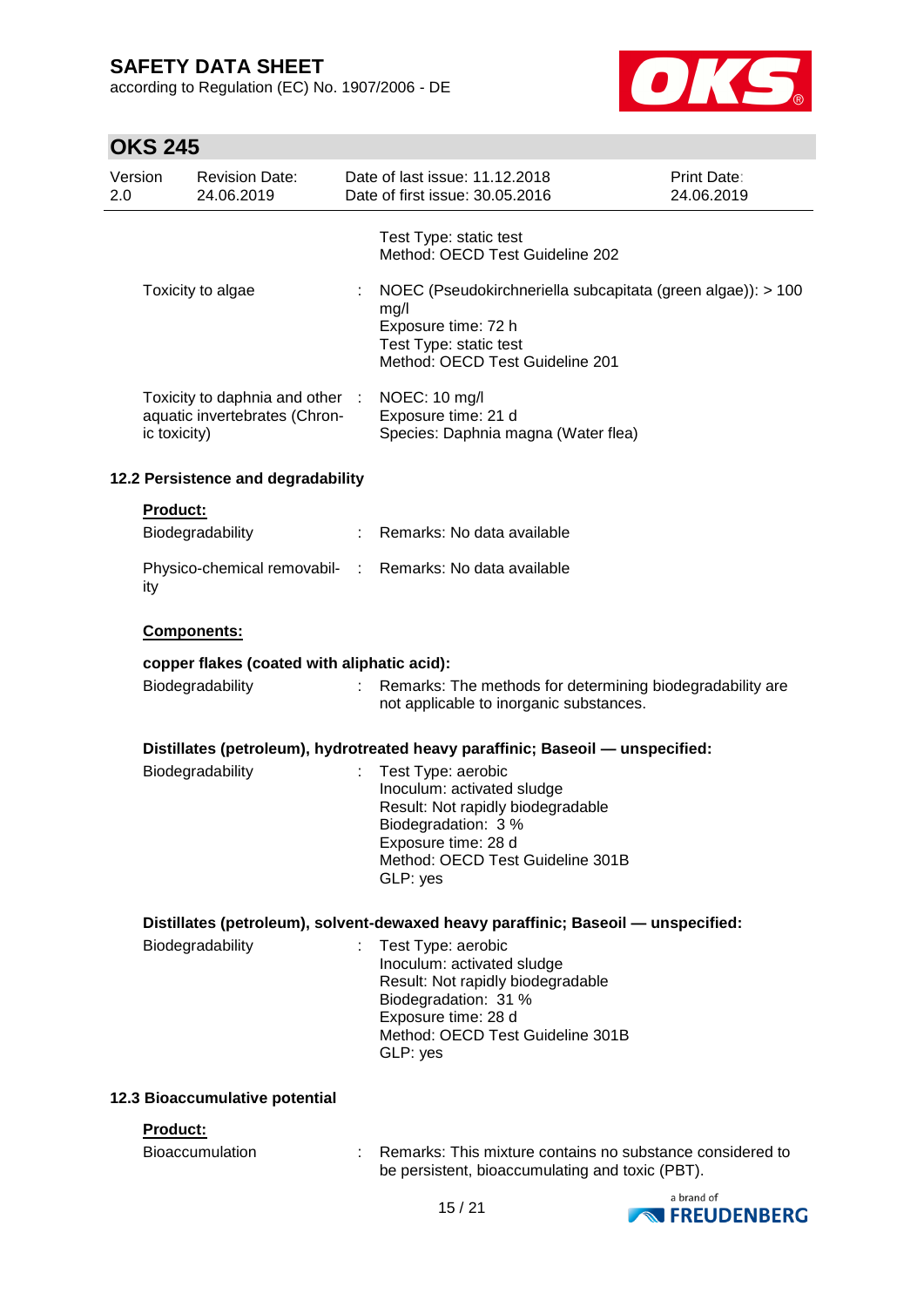according to Regulation (EC) No. 1907/2006 - DE



|                | <b>OKS 245</b>       |                                                    |    |                                                                                                                                                                                                            |                           |  |  |
|----------------|----------------------|----------------------------------------------------|----|------------------------------------------------------------------------------------------------------------------------------------------------------------------------------------------------------------|---------------------------|--|--|
| Version<br>2.0 |                      | <b>Revision Date:</b><br>24.06.2019                |    | Date of last issue: 11.12.2018<br>Date of first issue: 30.05.2016                                                                                                                                          | Print Date:<br>24.06.2019 |  |  |
|                |                      |                                                    |    | This mixture contains no substance considered to be very<br>persistent and very bioaccumulating (vPvB).                                                                                                    |                           |  |  |
|                | Components:          |                                                    |    |                                                                                                                                                                                                            |                           |  |  |
|                | octanol/water        | Partition coefficient: n-                          |    | Distillates (petroleum), hydrotreated heavy paraffinic; Baseoil - unspecified:<br>log Pow: > 2                                                                                                             |                           |  |  |
|                |                      | 12.4 Mobility in soil                              |    |                                                                                                                                                                                                            |                           |  |  |
|                | Product:<br>Mobility |                                                    |    | Remarks: No data available                                                                                                                                                                                 |                           |  |  |
|                |                      | Distribution among environ-<br>mental compartments | t. | Remarks: No data available                                                                                                                                                                                 |                           |  |  |
|                |                      | 12.5 Results of PBT and vPvB assessment            |    |                                                                                                                                                                                                            |                           |  |  |
|                | <b>Product:</b>      |                                                    |    |                                                                                                                                                                                                            |                           |  |  |
|                | Assessment           |                                                    |    | This substance/mixture contains no components considered<br>to be either persistent, bioaccumulative and toxic (PBT), or<br>very persistent and very bioaccumulative (vPvB) at levels of<br>0.1% or higher |                           |  |  |
|                | Components:          |                                                    |    |                                                                                                                                                                                                            |                           |  |  |
|                |                      |                                                    |    | Distillates (petroleum), hydrotreated heavy paraffinic; Baseoil — unspecified:                                                                                                                             |                           |  |  |
|                | Assessment           |                                                    |    | Non-classified vPvB substance. Non-classified PBT sub-<br>stance.                                                                                                                                          |                           |  |  |
|                |                      | 12.6 Other adverse effects                         |    |                                                                                                                                                                                                            |                           |  |  |
|                | Product:<br>mation   | Additional ecological infor-                       | ÷. | Toxic to aquatic life with long lasting effects.                                                                                                                                                           |                           |  |  |
|                |                      | <b>SECTION 13: Disposal considerations</b>         |    |                                                                                                                                                                                                            |                           |  |  |

| 13.1 Waste treatment methods |                                                                                                                                                                                                                      |
|------------------------------|----------------------------------------------------------------------------------------------------------------------------------------------------------------------------------------------------------------------|
| Product                      | : The product should not be allowed to enter drains, water<br>courses or the soil.<br>Do not dispose of with domestic refuse.<br>Dispose of as hazardous waste in compliance with local and<br>national regulations. |

Waste codes should be assigned by the user based on the

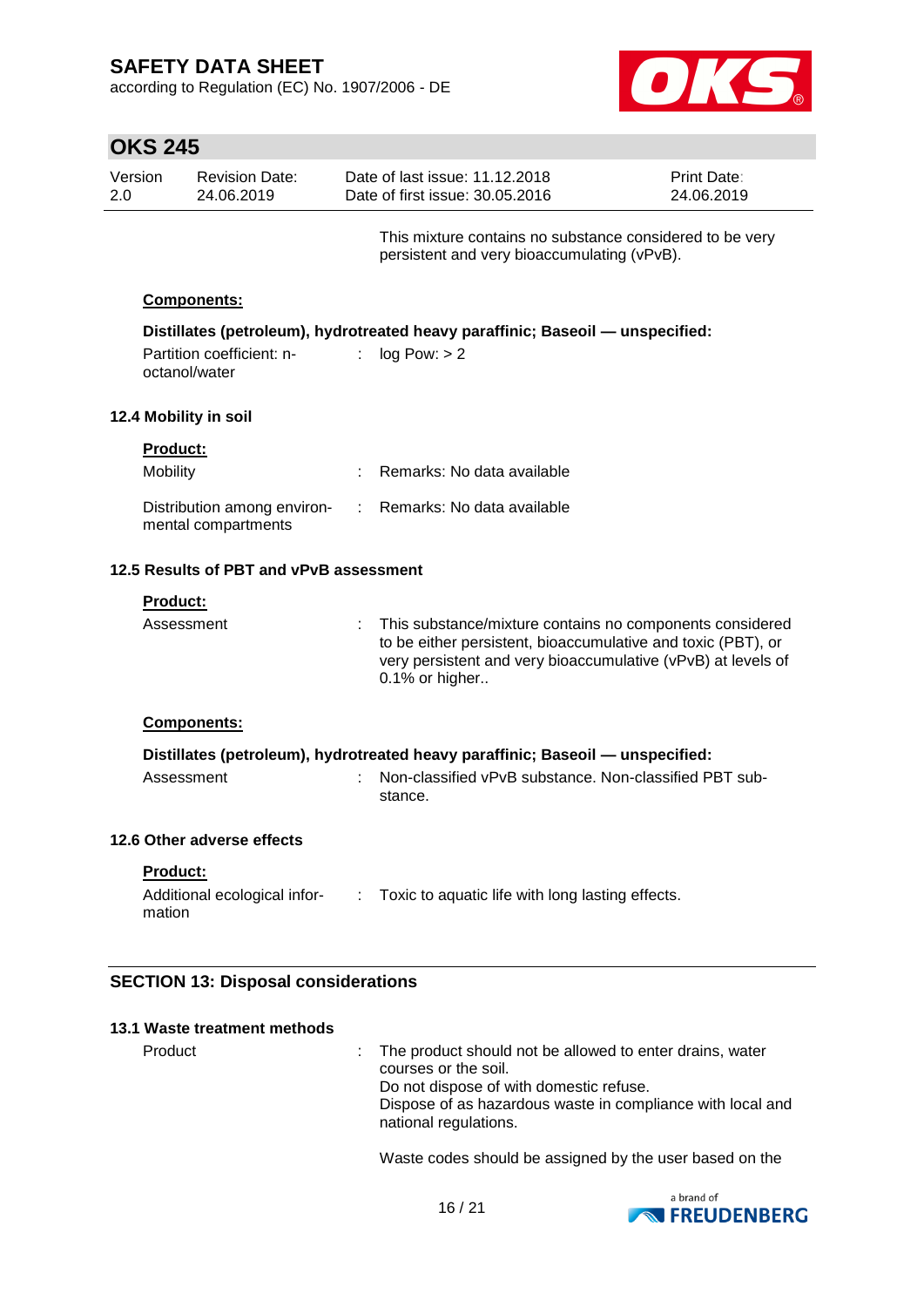according to Regulation (EC) No. 1907/2006 - DE



# **OKS 245**

| Version<br>2.0         | <b>Revision Date:</b><br>24.06.2019 | Date of last issue: 11.12.2018<br>Date of first issue: 30.05.2016                                                                                                      | <b>Print Date:</b><br>24.06.2019 |
|------------------------|-------------------------------------|------------------------------------------------------------------------------------------------------------------------------------------------------------------------|----------------------------------|
|                        |                                     | application for which the product was used.                                                                                                                            |                                  |
| Contaminated packaging |                                     | Packaging that is not properly emptied must be disposed of as<br>the unused product.<br>Dispose of waste product or used containers according to<br>local regulations. |                                  |
|                        |                                     | The following Waste Codes are only suggestions:                                                                                                                        |                                  |

### **SECTION 14: Transport information**

| 14.1 UN number                    |    |                                   |  |  |  |
|-----------------------------------|----|-----------------------------------|--|--|--|
| <b>ADR</b>                        | t  | Not regulated as a dangerous good |  |  |  |
| <b>IMDG</b>                       |    | Not regulated as a dangerous good |  |  |  |
| <b>IATA</b>                       |    | Not regulated as a dangerous good |  |  |  |
| 14.2 UN proper shipping name      |    |                                   |  |  |  |
| <b>ADR</b>                        |    | Not regulated as a dangerous good |  |  |  |
| <b>IMDG</b>                       |    | Not regulated as a dangerous good |  |  |  |
| <b>IATA</b>                       |    | Not regulated as a dangerous good |  |  |  |
| 14.3 Transport hazard class(es)   |    |                                   |  |  |  |
| <b>ADR</b>                        | ÷  | Not regulated as a dangerous good |  |  |  |
| <b>IMDG</b>                       |    | Not regulated as a dangerous good |  |  |  |
| <b>IATA</b>                       |    | Not regulated as a dangerous good |  |  |  |
| 14.4 Packing group                |    |                                   |  |  |  |
| <b>ADR</b>                        | t. | Not regulated as a dangerous good |  |  |  |
| <b>IMDG</b>                       | t. | Not regulated as a dangerous good |  |  |  |
| <b>IATA (Cargo)</b>               | t. | Not regulated as a dangerous good |  |  |  |
| <b>IATA (Passenger)</b>           | ÷  | Not regulated as a dangerous good |  |  |  |
| <b>14.5 Environmental hazards</b> |    |                                   |  |  |  |
| <b>ADR</b>                        |    | Not regulated as a dangerous good |  |  |  |
| <b>IMDG</b>                       |    | Not regulated as a dangerous good |  |  |  |
| <b>IATA (Passenger)</b>           | t  | Not regulated as a dangerous good |  |  |  |
| <b>IATA (Cargo)</b>               |    | Not regulated as a dangerous good |  |  |  |
| 14.6 Special precautions for user |    |                                   |  |  |  |
| No special precautions required.  |    |                                   |  |  |  |

**14.7 Transport in bulk according to Annex II of Marpol and the IBC Code** Remarks : Not applicable for product as supplied.

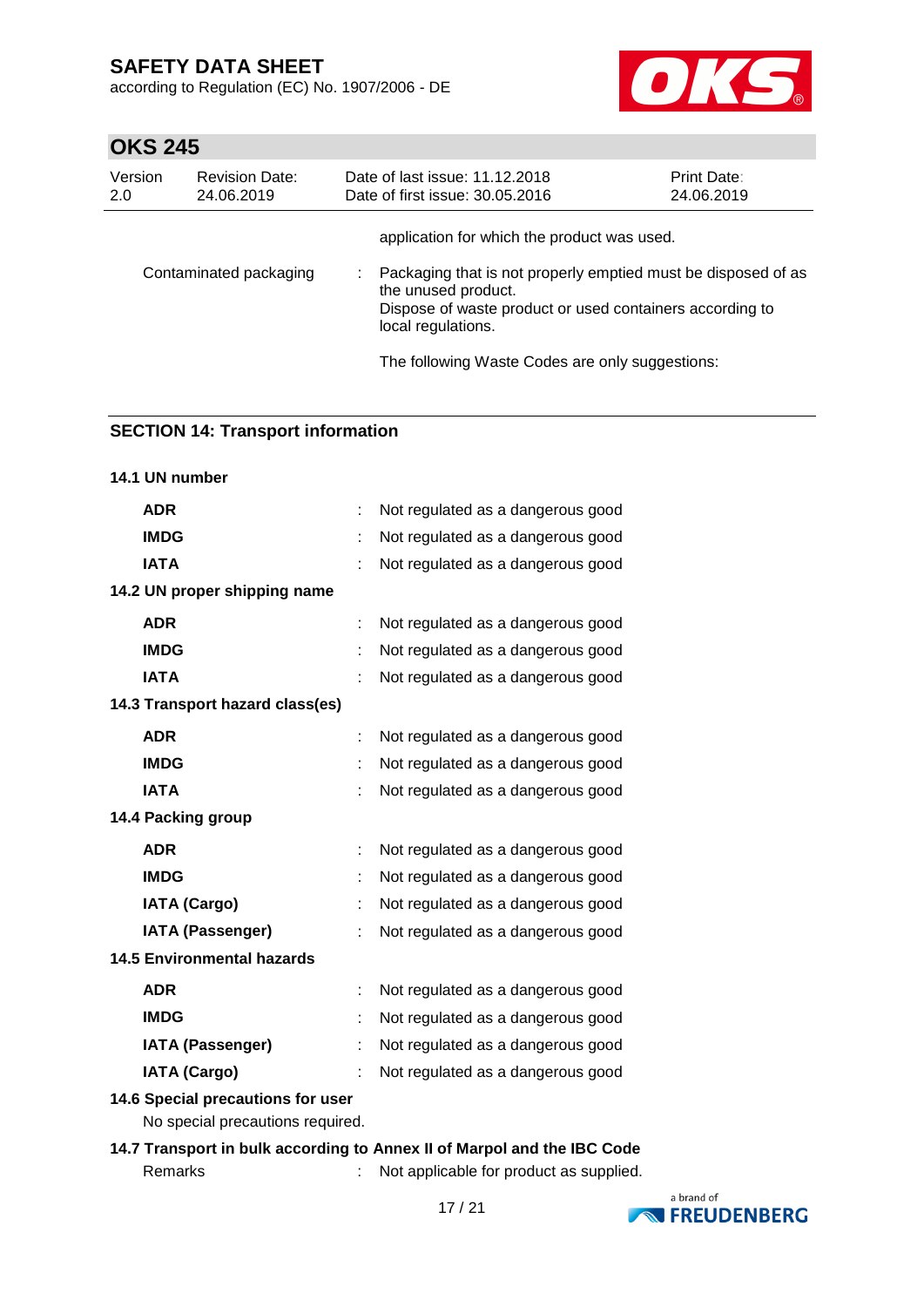according to Regulation (EC) No. 1907/2006 - DE



# **OKS 245**

| Version | <b>Revision Date:</b> | Date of last issue: 11.12.2018  | <b>Print Date:</b> |
|---------|-----------------------|---------------------------------|--------------------|
| 2.0     | 24.06.2019            | Date of first issue: 30.05.2016 | 24.06.2019         |

### **SECTION 15: Regulatory information**

#### **15.1 Safety, health and environmental regulations/legislation specific for the substance or mixture**

| REACH - Candidate List of Substances of Very High<br>Concern for Authorisation (Article 59).                                                         |           | : This product does not contain sub-<br>stances of very high concern (Regu-<br>lation (EC) No 1907/2006 (REACH),<br>Article 57). |
|------------------------------------------------------------------------------------------------------------------------------------------------------|-----------|----------------------------------------------------------------------------------------------------------------------------------|
| REACH - List of substances subject to authorisation<br>(Annex XIV)                                                                                   |           | Not applicable                                                                                                                   |
| Regulation (EC) No 1005/2009 on substances that de-<br>plete the ozone layer                                                                         | ÷.        | Not applicable                                                                                                                   |
| Regulation (EC) No 850/2004 on persistent organic pol-<br>lutants                                                                                    | $\cdot$ : | Not applicable                                                                                                                   |
| Regulation (EC) No 649/2012 of the European Parlia-<br>ment and the Council concerning the export and import<br>of dangerous chemicals               |           | : Not applicable                                                                                                                 |
| REACH - Restrictions on the manufacture, placing on<br>the market and use of certain dangerous substances,<br>preparations and articles (Annex XVII) |           | Not applicable                                                                                                                   |

Seveso III: Directive 2012/18/EU of the European Parliament and of the Council on the control of major-accident hazards involving dangerous substances.  $Quantiv 1$  Quantity 2

| 34                                     |   | Petroleum products: (a)<br>gasolines and naphthas,<br>(b) kerosenes (including jet<br>fuels), (c) gas oils (includ-<br>ing diesel fuels, home<br>heating oils and gas oil<br>blending streams),(d)<br>heavy fuel oils (e) alterna-<br>tive fuels serving the same<br>purposes and with similar<br>properties as regards<br>flammability and environ-<br>mental hazards as the<br>products referred to in<br>points (a) to (d) | Quantity T<br>2.500 t | Quantity 2<br>25,000 t |
|----------------------------------------|---|-------------------------------------------------------------------------------------------------------------------------------------------------------------------------------------------------------------------------------------------------------------------------------------------------------------------------------------------------------------------------------------------------------------------------------|-----------------------|------------------------|
| Water contaminating class<br>(Germany) |   | $\therefore$ WGK 3 highly hazardous to water<br>Classification according to AwSV, Annex 1 (5.2)                                                                                                                                                                                                                                                                                                                               |                       |                        |
| TA Luft List (Germany)                 | ÷ | Total dust:                                                                                                                                                                                                                                                                                                                                                                                                                   |                       |                        |

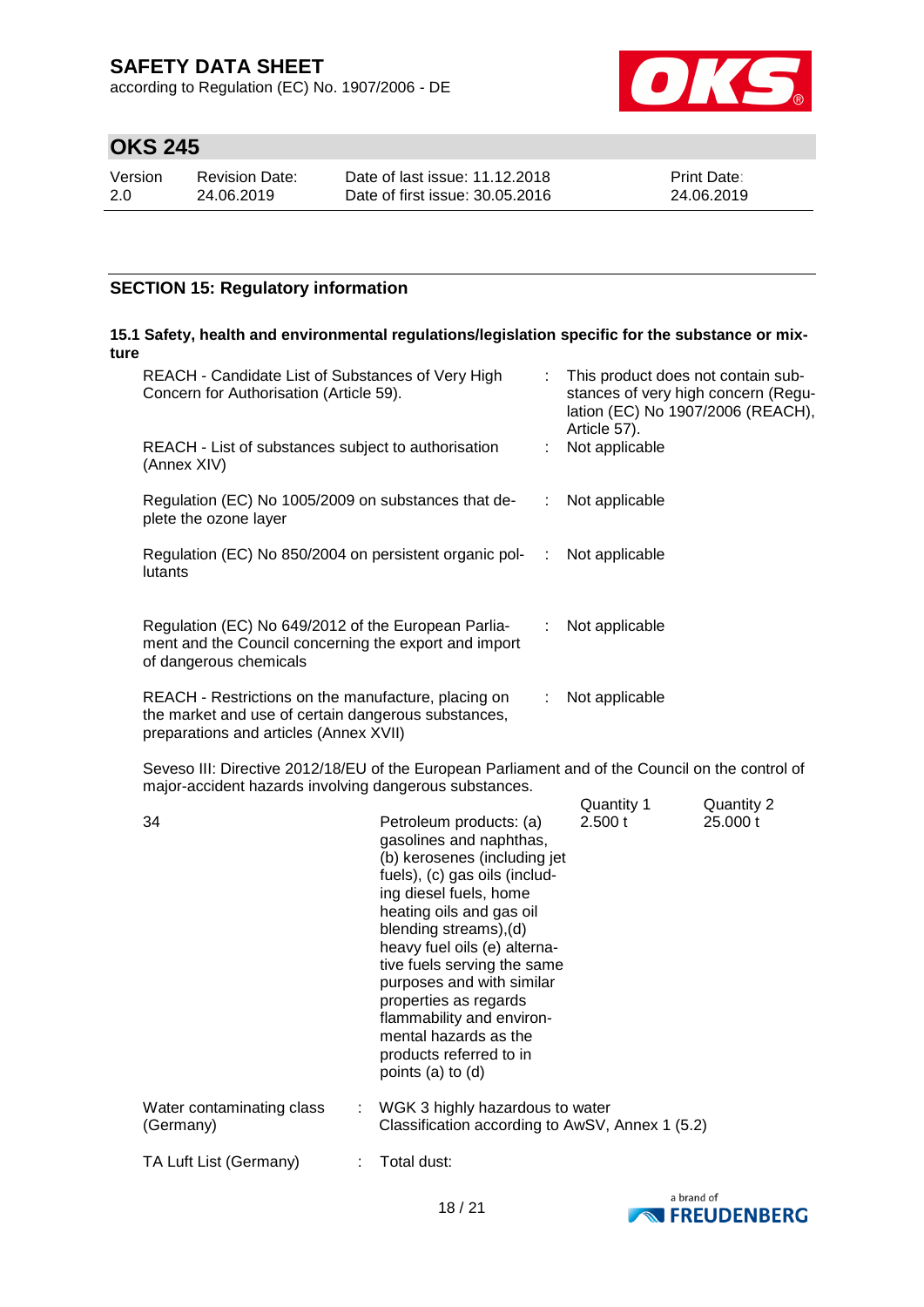according to Regulation (EC) No. 1907/2006 - DE



## **OKS 245**

| Version<br>2.0 | <b>Revision Date:</b><br>24.06.2019 |   | Date of last issue: 11.12.2018<br>Date of first issue: 30.05.2016                                                                                                                                      | Print Date:<br>24.06.2019 |
|----------------|-------------------------------------|---|--------------------------------------------------------------------------------------------------------------------------------------------------------------------------------------------------------|---------------------------|
|                |                                     |   | others: 0,36 %                                                                                                                                                                                         |                           |
|                |                                     |   | Inorganic substances in powdered form:<br>Not applicable<br>Inorganic substances in vapour or gaseous form:<br>Not applicable<br>Organic Substances:<br>portion Class 1: $<$ 0,01 %<br>others: 76,57 % |                           |
|                |                                     |   | Carcinogenic substances:<br>Not applicable<br>Mutagenic:<br>Not applicable<br>Toxic to reproduction:<br>Not applicable                                                                                 |                           |
|                | Volatile organic compounds          | ÷ | Directive 2010/75/EU of 24 November 2010 on industrial<br>emissions (integrated pollution prevention and control)<br>Remarks: Not applicable                                                           |                           |

#### **15.2 Chemical safety assessment**

This information is not available.

### **SECTION 16: Other information**

**Full text of H-Statements**

| FUII ICĂI UI N-OIAICHICHIS |                                                         |
|----------------------------|---------------------------------------------------------|
| H302                       | : Harmful if swallowed.                                 |
| H319                       | : Causes serious eye irritation.                        |
| H331                       | : Toxic if inhaled.                                     |
| H335                       | : May cause respiratory irritation.                     |
| H400                       | : Very toxic to aquatic life.                           |
| H410                       | : Very toxic to aquatic life with long lasting effects. |
|                            |                                                         |

#### **Full text of other abbreviations**

Note L **interest in the classification as a carcinogen need not apply if it can be** shown that the substance contains less than 3 % DMSO extract as measured by IP 346 "Determination of polycyclic aromatics in unused lubricating base oils and asphaltene free petroleum fractions - Dimethyl sulphoxide extraction refractive index method", Institute of Petroleum, London. This note applies only to certain complex oil-derived substances in Part 3.

ADN - European Agreement concerning the International Carriage of Dangerous Goods by Inland Waterways; ADR - European Agreement concerning the International Carriage of Dangerous

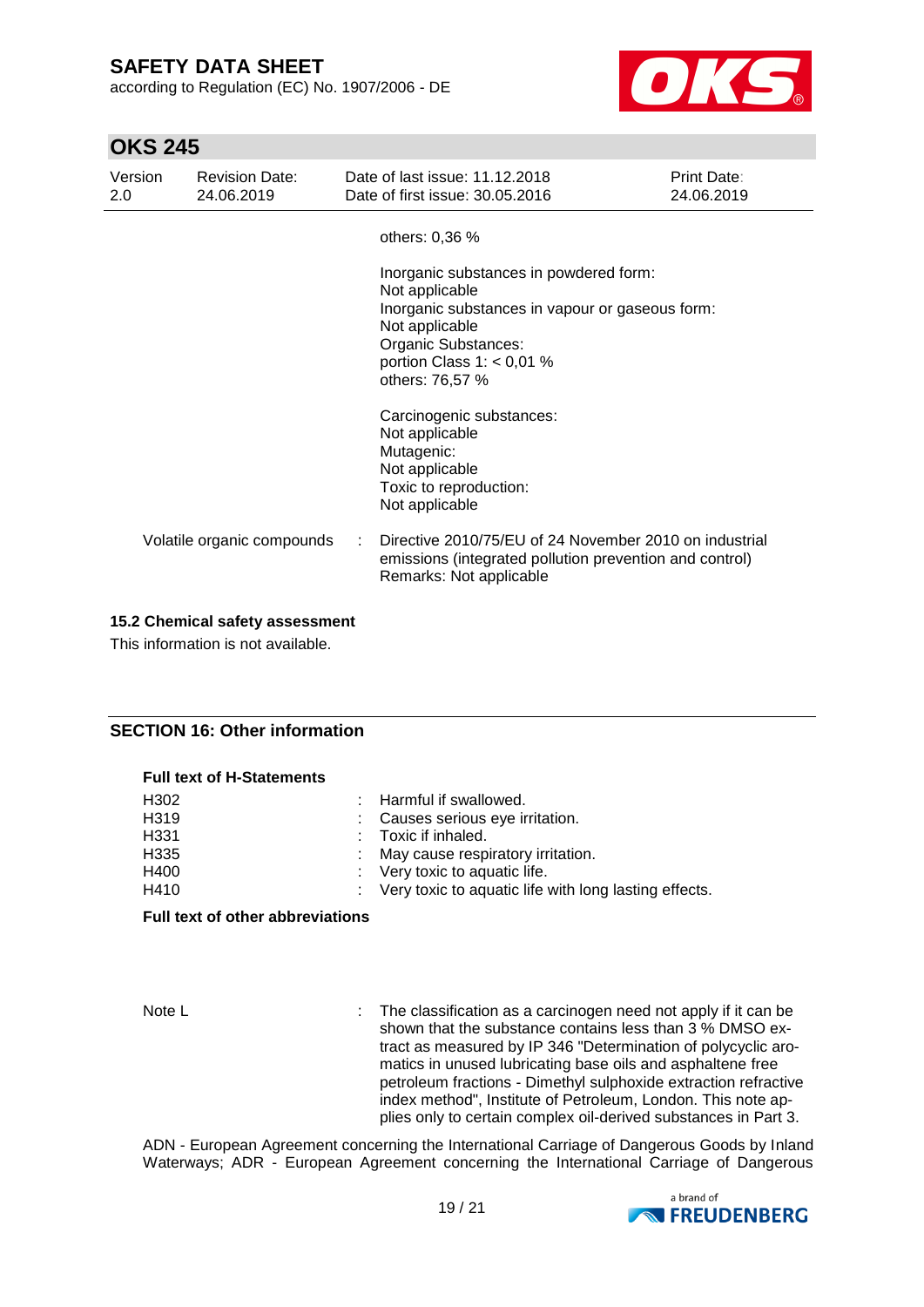according to Regulation (EC) No. 1907/2006 - DE



### **OKS 245**

| Version | Revision Date: | Date of last issue: 11.12.2018  | <b>Print Date:</b> |
|---------|----------------|---------------------------------|--------------------|
| 2.0     | 24.06.2019     | Date of first issue: 30.05.2016 | 24.06.2019         |

Goods by Road; AICS - Australian Inventory of Chemical Substances; ASTM - American Society for the Testing of Materials; bw - Body weight; CLP - Classification Labelling Packaging Regulation; Regulation (EC) No 1272/2008; CMR - Carcinogen, Mutagen or Reproductive Toxicant; DIN - Standard of the German Institute for Standardisation; DSL - Domestic Substances List (Canada); ECHA - European Chemicals Agency; EC-Number - European Community number; ECx - Concentration associated with x% response; ELx - Loading rate associated with x% response; EmS - Emergency Schedule; ENCS - Existing and New Chemical Substances (Japan); ErCx - Concentration associated with x% growth rate response; GHS - Globally Harmonized System; GLP - Good Laboratory Practice; IARC - International Agency for Research on Cancer; IATA - International Air Transport Association; IBC - International Code for the Construction and Equipment of Ships carrying Dangerous Chemicals in Bulk; IC50 - Half maximal inhibitory concentration; ICAO - International Civil Aviation Organization; IECSC - Inventory of Existing Chemical Substances in China; IMDG - International Maritime Dangerous Goods; IMO - International Maritime Organization; ISHL - Industrial Safety and Health Law (Japan); ISO - International Organisation for Standardization; KECI - Korea Existing Chemicals Inventory; LC50 - Lethal Concentration to 50 % of a test population; LD50 - Lethal Dose to 50% of a test population (Median Lethal Dose); MARPOL - International Convention for the Prevention of Pollution from Ships; n.o.s. - Not Otherwise Specified; NO(A)EC - No Observed (Adverse) Effect Concentration; NO(A)EL - No Observed (Adverse) Effect Level; NOELR - No Observable Effect Loading Rate; NZIoC - New Zealand Inventory of Chemicals; OECD - Organization for Economic Co-operation and Development; OPPTS - Office of Chemical Safety and Pollution Prevention; PBT - Persistent, Bioaccumulative and Toxic substance; PICCS - Philippines Inventory of Chemicals and Chemical Substances; (Q)SAR - (Quantitative) Structure Activity Relationship; REACH - Regulation (EC) No 1907/2006 of the European Parliament and of the Council concerning the Registration, Evaluation, Authorisation and Restriction of Chemicals; RID - Regulations concerning the International Carriage of Dangerous Goods by Rail; SADT - Self-Accelerating Decomposition Temperature; SDS - Safety Data Sheet; SVHC - Substance of Very High Concern; TCSI - Taiwan Chemical Substance Inventory; TRGS - Technical Rule for Hazardous Substances; TSCA - Toxic Substances Control Act (United States); UN - United Nations; vPvB - Very Persistent and Very Bioaccumulative

#### **Further information**

| <b>Classification of the mixture:</b> |      | <b>Classification procedure:</b> |
|---------------------------------------|------|----------------------------------|
| <b>Aquatic Chronic 3</b>              | H412 | Calculation method               |

This safety data sheet applies only to products originally packed and labelled by OKS Spezialschmierstoffe. The information contained therein may not be reproduced or modified without the express written permission of OKS Spezialschmierstoffe. Any forwarding of this document is only permitted to the extent required by law. Any further, in particular public, dissemination of our safety data sheets (e.g. as a document for download from the Internet) is not permitted without the express written consent of OKS Spezialschmierstoffe. OKS Spezialschmierstoffe provides its customers with amended safety data sheets as prescribed by law. The customer is responsible for passing on safety data sheets and any amendments contained therein to its own customers, employees and other users of the product. OKS Spezialschmierstoffe provides no guarantee that safety data sheets received by users from third parties are up-to-date. All information and instructions in this safety data sheet have been compiled to the best of our knowledge and are based on the information available to us on the day of publication. The information provided is intended to describe the product in relation to the required safety measures; it is neither an assurance of characteristics nor a guarantee of the product's suitability for particular applications and does not justify any contractual legal relationship. The existence of a safety data sheet for a particular jurisdiction does not necessarily mean that import or use within that jurisdiction is legally permitted.